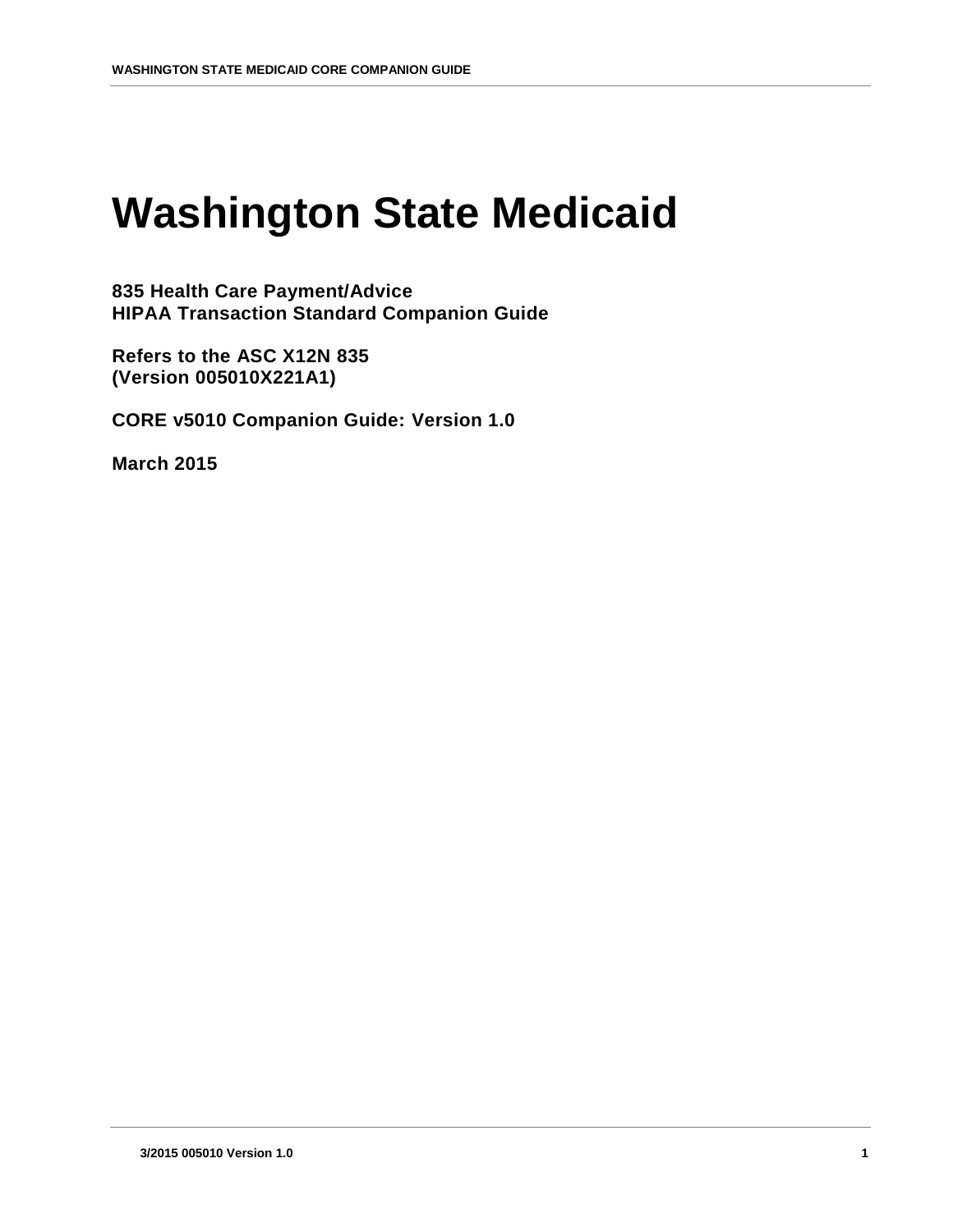2015 WA State Medicaid Companion Guide Preface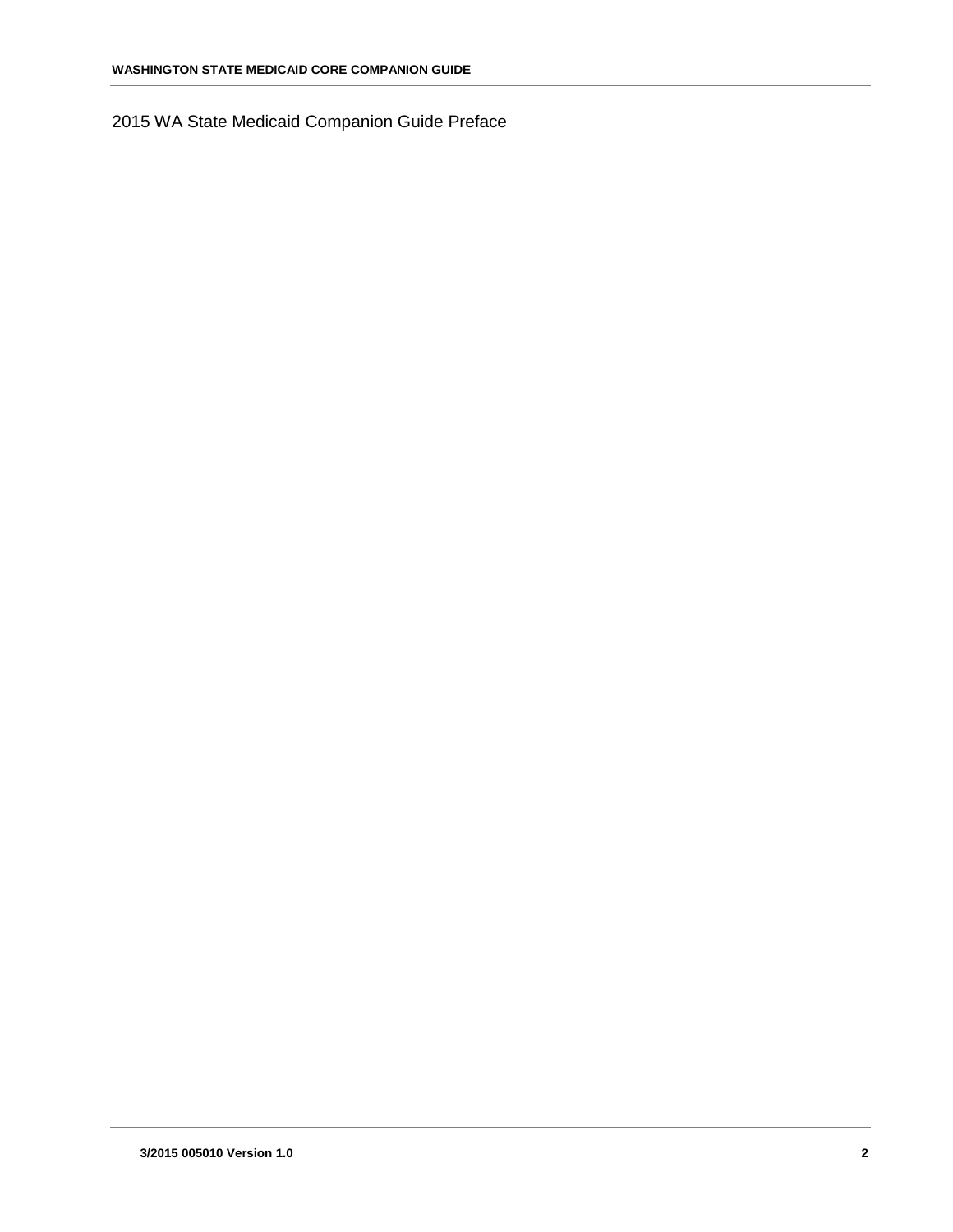This Companion Guide to the v5010 ASC X12N Implementation Guides and associated errata adopted under HIPAA clarifies and specifies the data content when exchanging electronically with Washington State Medicaid. Transmissions based on this companion guide, used in tandem with the v5010 ASC X12N Implementation Guides, are compliant with both ASC X12 syntax and those guides. This Companion Guide is intended to convey information that is within the framework of the ASC X12N Implementation Guides adopted for use under HIPAA. The Companion Guide is not intended to convey information that in any way exceeds the requirements or usages of data expressed in the Implementation Guides.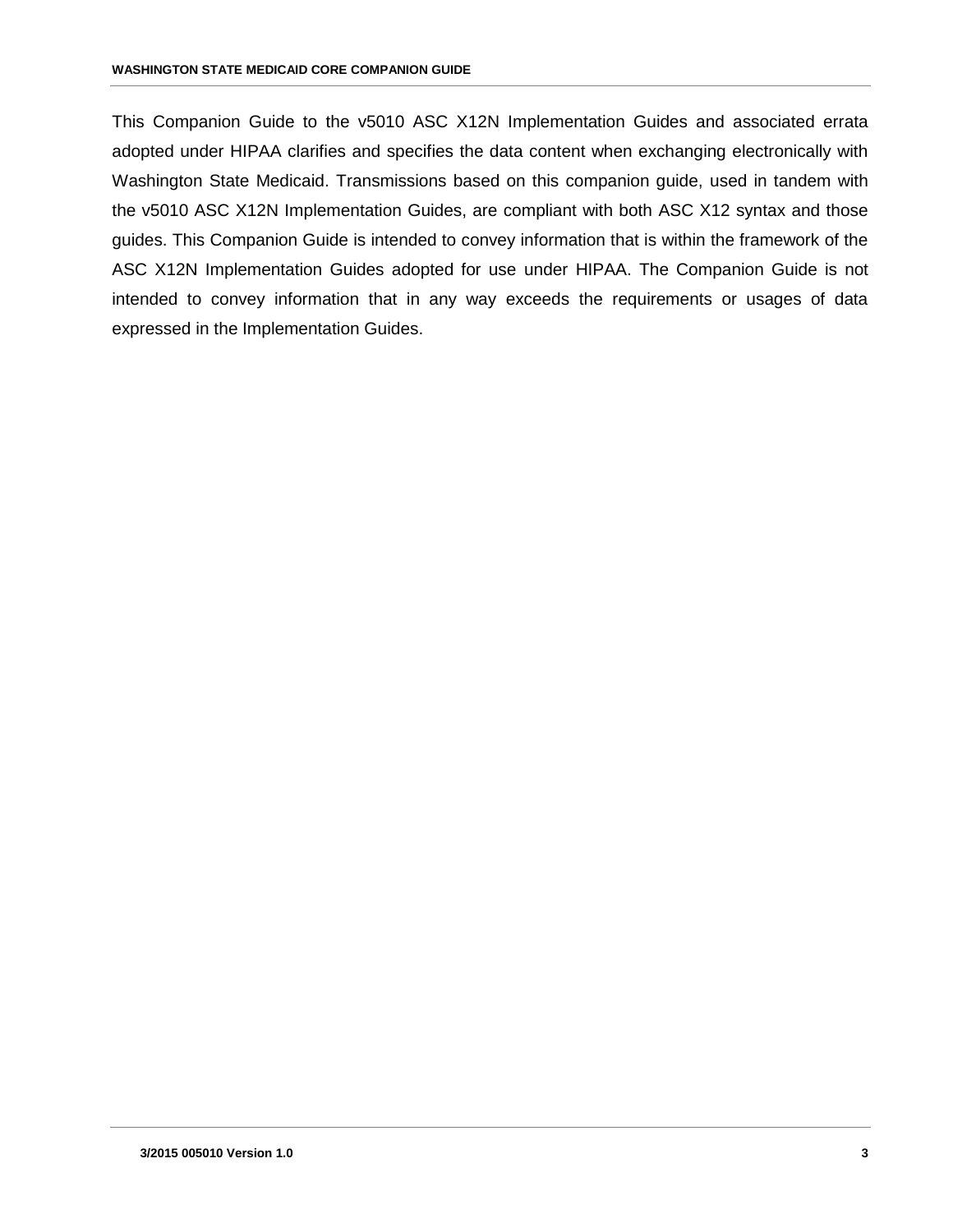# **Contents**

|                | 1.4.1                                               |     |
|----------------|-----------------------------------------------------|-----|
| $\overline{2}$ |                                                     |     |
|                |                                                     |     |
| $\mathbf{3}$   |                                                     |     |
| 4              |                                                     |     |
|                |                                                     |     |
|                |                                                     |     |
|                |                                                     |     |
|                |                                                     |     |
|                |                                                     |     |
|                |                                                     |     |
| 5              |                                                     |     |
|                | 5.1 EDI CUSTOMER SERVICE AND TECHNICAL ASSISTANCE   | .16 |
|                |                                                     |     |
|                |                                                     |     |
|                |                                                     |     |
|                |                                                     |     |
|                |                                                     |     |
|                | 7 PAYER SPECIFIC BUSINESS RULES AND LIMITATIONS  18 |     |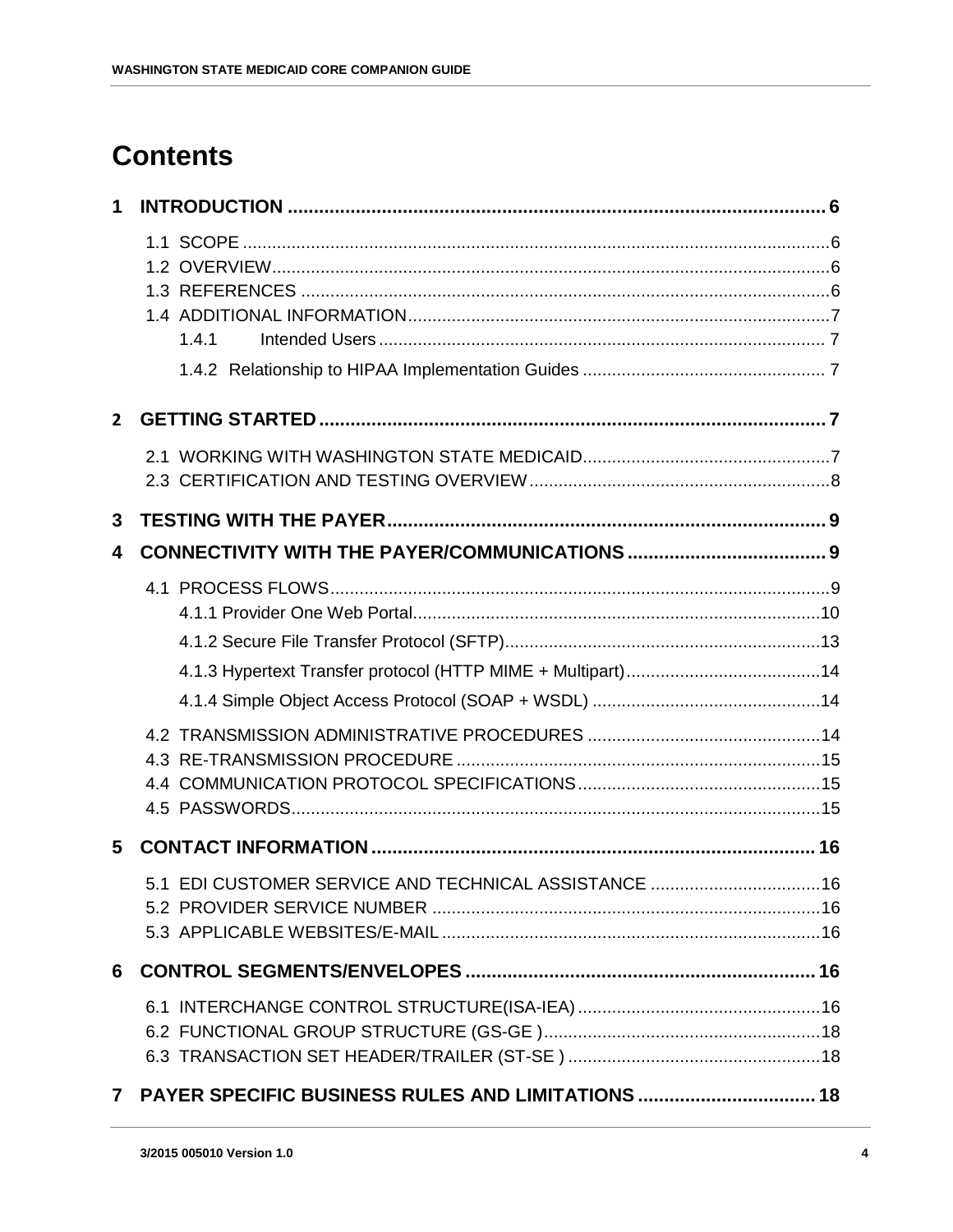| 1              |  |
|----------------|--|
| $\overline{2}$ |  |
| 3              |  |
| $\overline{4}$ |  |
|                |  |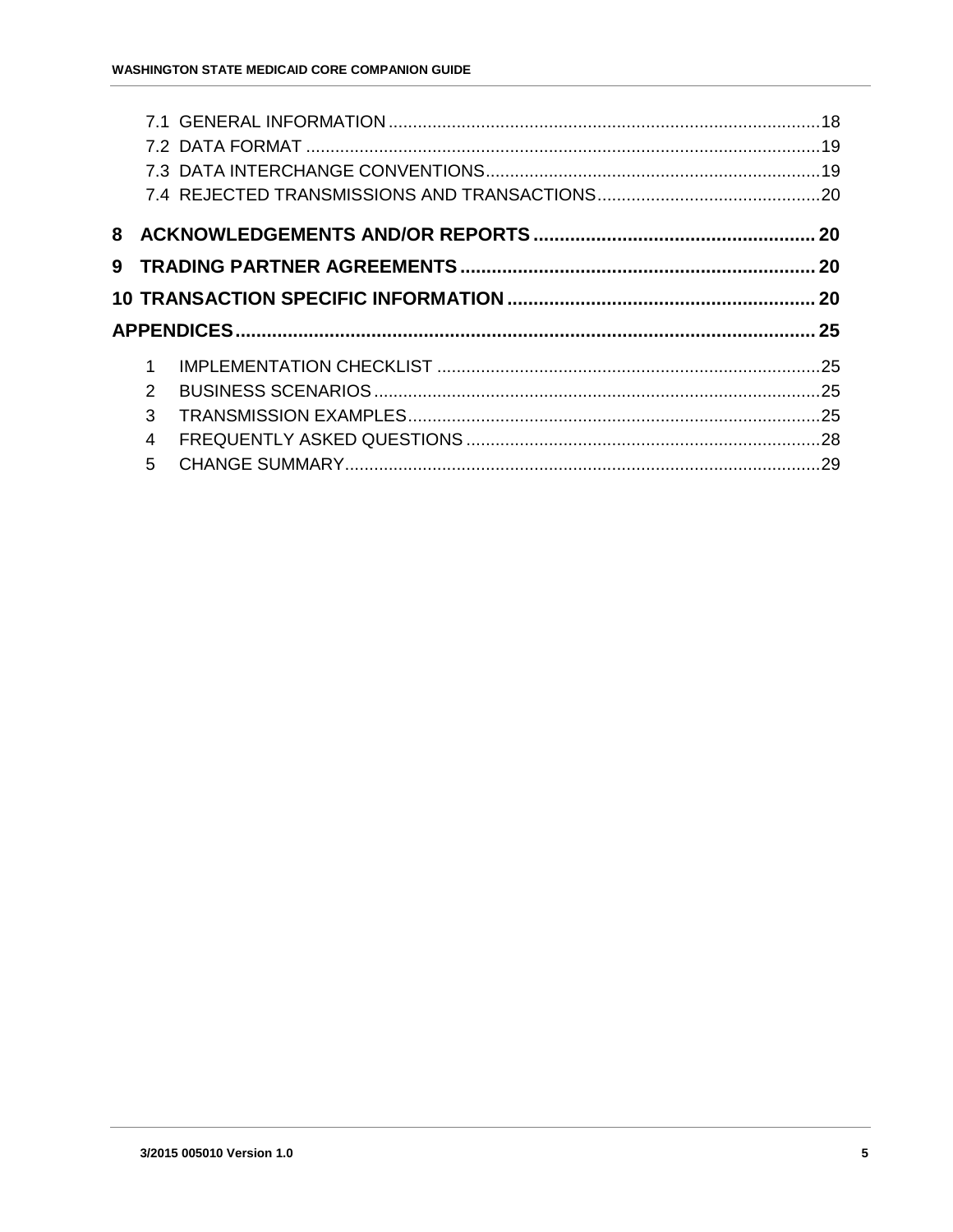# <span id="page-5-0"></span>**1 INTRODUCTION**

The Administrative Simplification provisions of the Health Insurance Portability and Accountability Act of 1996 (HIPAA, Title II) includes requirements that national standards be established for electronic health care transactions, and national identifiers for providers, health plans, and employers. This requires Washington State Health Care Authority (HCA) to adopt standards to support the electronic exchange of administrative and financial health care transactions between covered entities (health care providers, health plans, and healthcare clearinghouses).

The intent of these standards is to improve the efficiency and effectiveness of the nation's health care system by encouraging widespread use of electronic data interchange standards in health care. The intent of the law is that all electronic transactions for which standards are specified must be conducted according to the standards. These standards were developed by processes that included significant public and private sector input.

## <span id="page-5-1"></span>**1.1 SCOPE**

Companion Guides are used to clarify the exchange of information on HIPAA transactions between the HCA ProviderOne system and its trading partners. HCA defines trading partners as covered entities that either submit or retrieve HIPAA batch transactions to and from ProviderOne.

This Companion Guide provides information about the 835 healthcare payment advice file that is specific to HCA and HCA trading partners. This Companion Guide is intended for trading partner use in conjunction with the ASC X12 TR3 835 healthcare payment advice file version 005010X221A1. The ASC X12 TR3s that detail the full requirements for all HIPAA mandated transactions are available at [http://store.x12.org/store/.](http://store.x12.org/store/)

### <span id="page-5-2"></span>**1.2 OVERVIEW**

The purpose of this document is to introduce and provide information about Washington State Medicaid solution for receiving the 835 transaction. This document covers how Washington State Medicaid will work with submitters, testing, connectivity, contact information, control segments/envelopes, payer specific business rules and limitations, acknowledgements, and trading partner agreements.

### <span id="page-5-3"></span>**1.3 REFERENCES**

The ASC X12 TR3s that detail the full requirements for all HIPAA mandated transactions are available at<http://store.x12.org/store/>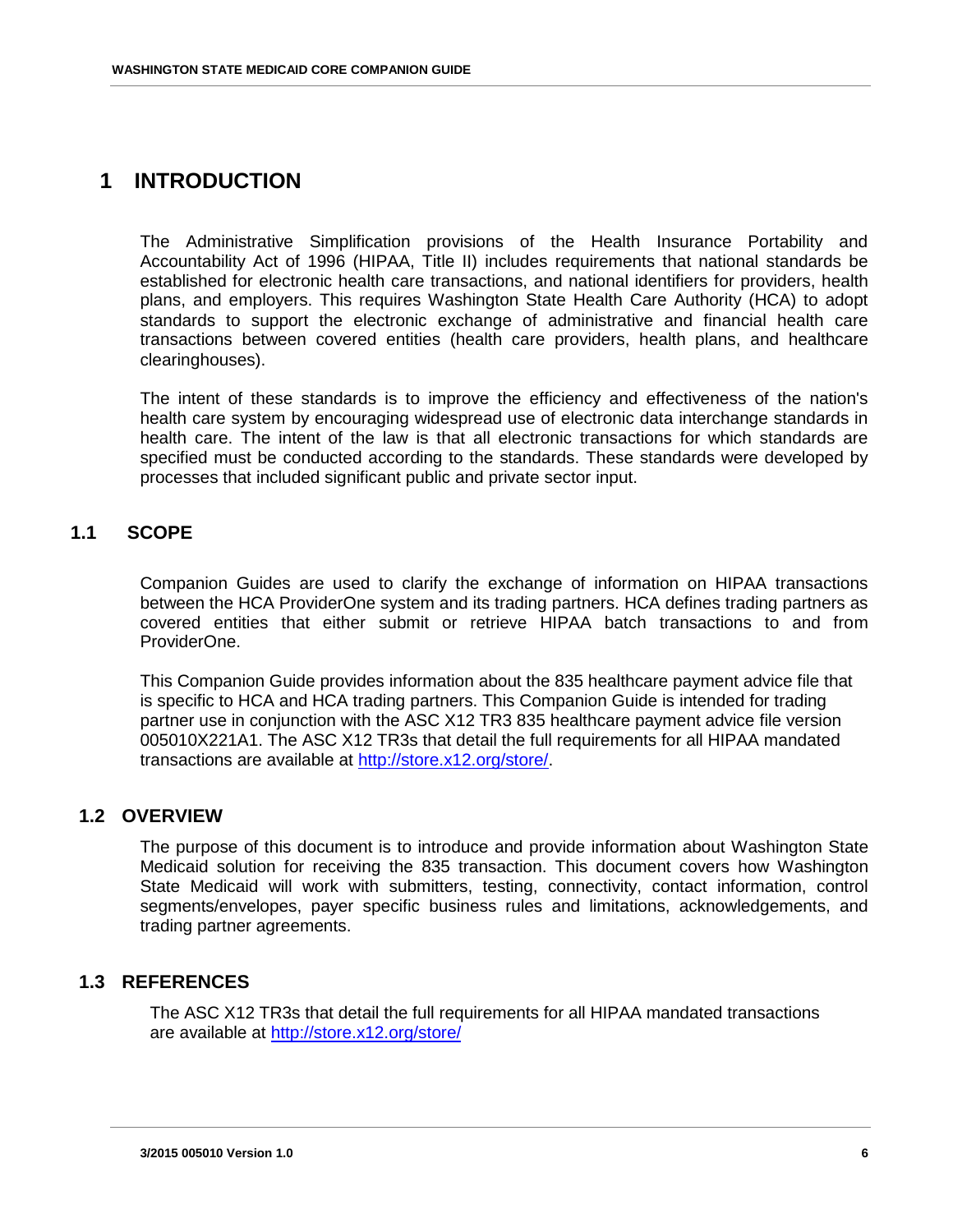Washington State Medicaid's companion guides and documentation on transactions for Trading Partners is available for download via the web at <http://www.hca.wa.gov/medicaid/hipaa/Pages/index.aspx>

The Council for Affordable Quality Healthcare (CAQH) launched the Committee on Operating Rules for Information Exchange (CORE) with the vision of giving providers access to eligibility and benefits information before or at the time of service using the electronic system of their choice for any patient or health plan. <http://www.caqh.org/>

### <span id="page-6-0"></span>**1.4 ADDITIONAL INFORMATION**

### <span id="page-6-1"></span>**1.4.1 Intended Users**

Companion Guides are to be used by members/technical staff of trading partners who are responsible for electronic transaction/file exchanges.

### <span id="page-6-2"></span>**1.4.2 Relationship to HIPAA Implementation Guides**

Companion Guides are intended to supplement the HIPAA Implementation Guides for each of the HIPAA transactions. Rules for format, content, and field values can be found in the Implementation Guides. This Companion Guide describes the technical interface environment with HCA, including connectivity requirements and protocols, and electronic interchange procedures. This guide also provides specific information on data elements and the values required for transactions sent to or received from HCA.

Companion Guides are intended to supplement rather than replace the standard Implementation Guide for each transaction set. The information in these documents is not intended to:

- Modify the definition, data condition, or use of any data element or segment in the standard Implementation Guides.
- Add any additional data elements or segments to the defined data set.
- Utilize any code or data values that are not valid in the standard Implementation Guides
- Change the meaning or intent of any implementation specifications in the standard Implementation Guides

# <span id="page-6-4"></span><span id="page-6-3"></span>**2 GETTING STARTED**

### **2.1 Working With Washington State Medicaid**

Email: hipaa-help@hca.wa.gov

 All emails result in the assignment of a Ticket Number for problem tracking

Information required for initial email:

Name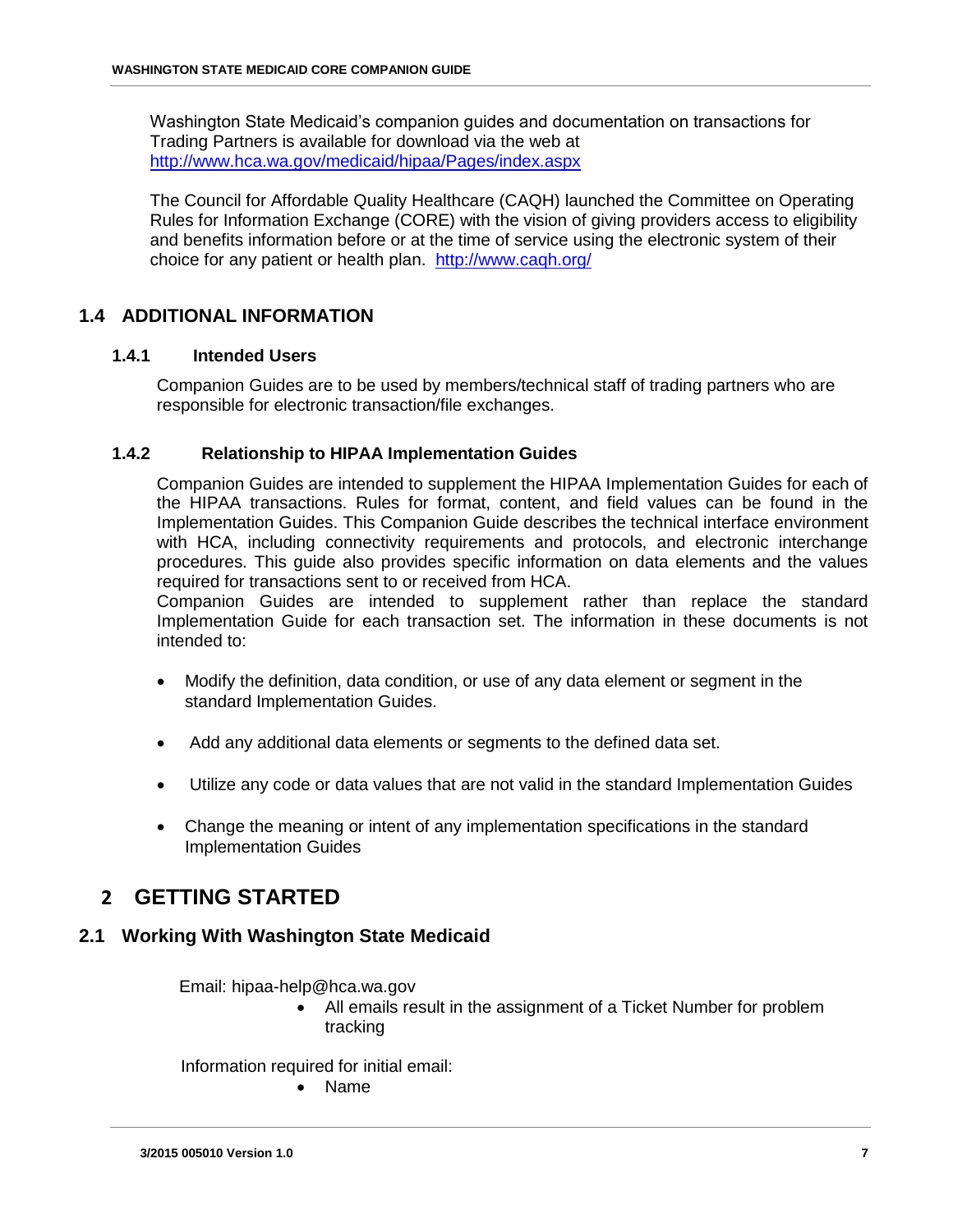- Phone Number
- Email Address
- 7 digit Provider One ID Number
- NPI
- HIPAA File Name
- Detailed Description of Issue
- HIPAA Transaction

Information required for follow up call(s):

Assigned Ticket Number

### **2.2 TRADING PARTNER REGISTRATION**

- **2.2.1** Provider One companion guides and trading partner enrollment package are available for download via the web at http://www.hca.wa.gov/medicaid/hipaa/Pages/index.aspx
- **2.2.2** The Trading Partner completes the Trading Partner Agreement (TPA) and submits the signed agreement to HCA.

HCA HIPAA EDI Department PO Box 45562 Olympia, WA 98504-5562

\*\*For Questions call 1-800-562-3022 \*\*

**2.2.3** The trading partner is assigned a Submitter ID, Domain, Logon User ID and password.

### <span id="page-7-0"></span>**2.3 CERTIFICATION AND TESTING OVERVIEW**

All trading partners need to complete a TPA and successfully test the submission of their HIPAA transactions before they are allowed to submit HIPAA production transactions. Washington State Medicaid considers a trading partner ready to submit HIPAA production transactions when they have received 999 for their submitted HIPAA test transaction.

Trading partners should notify HCA using the contact information referenced in section 5 regarding their successful testing. HCA will then update the trading partners profile to production ready. Once this is completed, trading partners can begin submitting HIPAA production files.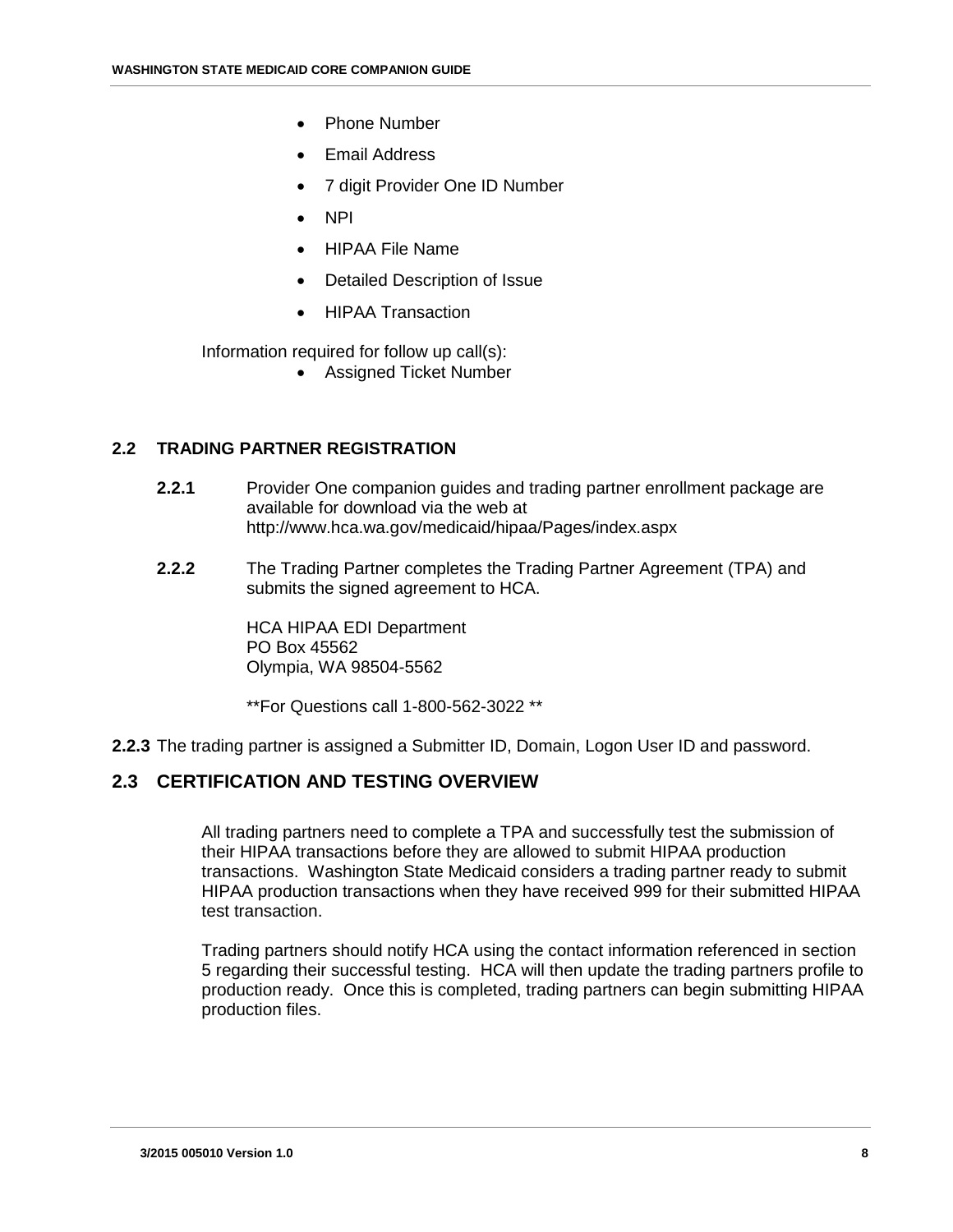### <span id="page-8-0"></span>**3 TESTING WITH THE PAYER**

The trading partner can submit and retrieve all HIPPA test and production files through the following methods.

### **Provider One Web Portal**

Test URL:<https://www.waproviderone.org/edi> Production URL: [https://www.waproviderone.org](https://www.waproviderone.org/)

# **Secure File Transfer Protocol (SFTP)**

URL: sftp://ftp.waproviderone.org/

### **Hypertext Transfer protocol (HTTP MIME + Multipart )**

BATCH (Test URL): <https://www.waproviderone.org/edi/erabatch-httpmultipart> BATCH (Production URL): <https://www.waproviderone.org/erabatch-httpmultipart>

### **Simple Object Access Protocol (SOAP + WSDL)**

BATCH (Test URL): <https://www.waproviderone.org/edi/erabatch-soap> BATCH (Production URL): <https://www.waproviderone.org/erabatch-soap>

These methods will be discussed in more detail in section 4.

# <span id="page-8-2"></span><span id="page-8-1"></span>**4 CONNECTIVITY WITH THE PAYER/COMMUNICATIONS**

### **4.1 Process Flows**

When the trading partner request for 835 payment/advice by any one of the specified methods, request will be validated using EDI validator, translated and will be processed. The positive outcome will be 835 response.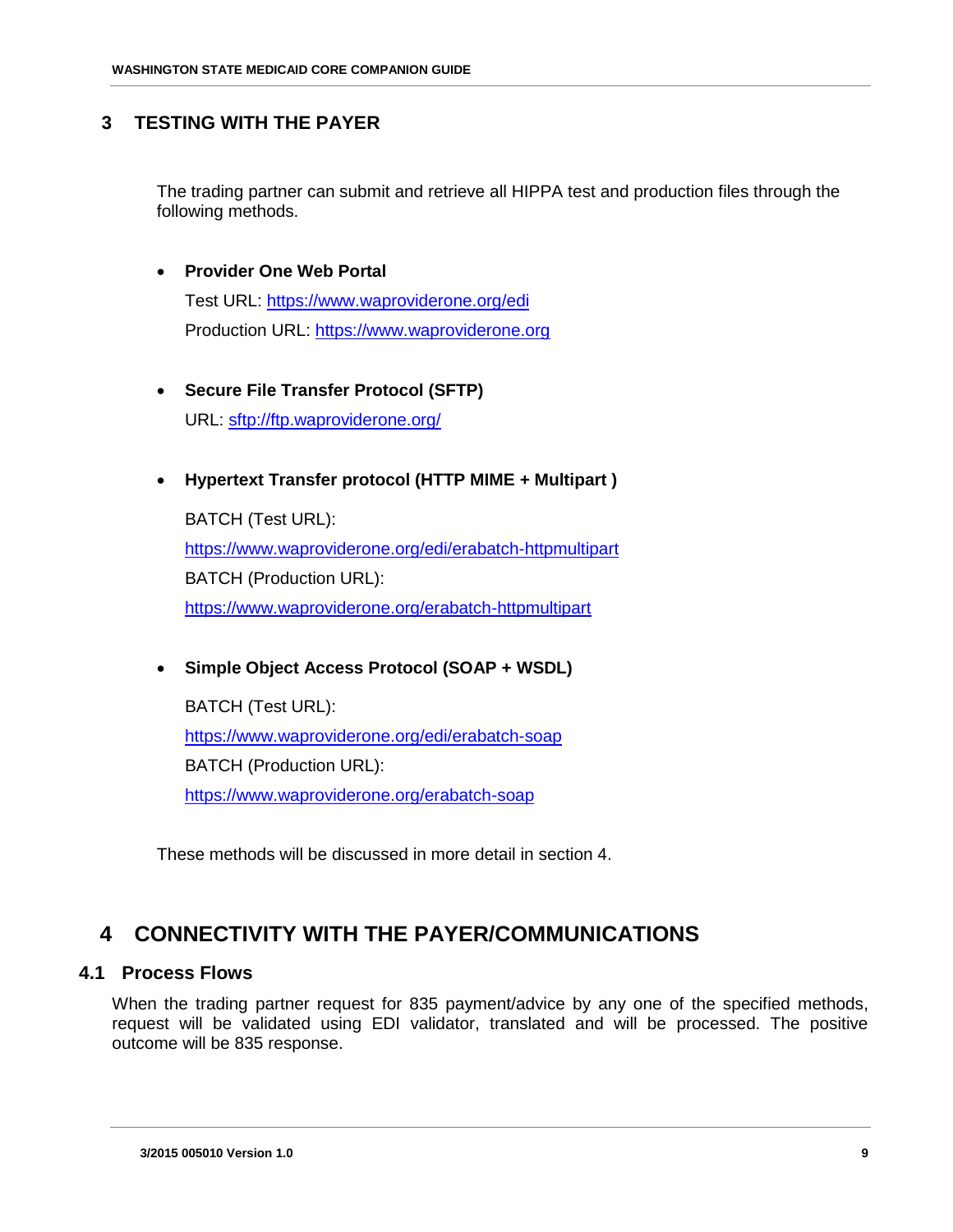### <span id="page-9-0"></span>**4.1.1 Provider One Web Portal**

Log into the Provider One Portal, select the appropriate security profile and the following options will be viewable to the user:

| <b>My</b><br>Inbox<br><b>Provider</b> She                                                                                                                                     |                 |                                   |                                                                                 |                                                                                                                                                                                                                                                                                                                                                                              |                  |                        |                      |
|-------------------------------------------------------------------------------------------------------------------------------------------------------------------------------|-----------------|-----------------------------------|---------------------------------------------------------------------------------|------------------------------------------------------------------------------------------------------------------------------------------------------------------------------------------------------------------------------------------------------------------------------------------------------------------------------------------------------------------------------|------------------|------------------------|----------------------|
|                                                                                                                                                                               |                 |                                   | Welcome Nguyen, Chris. You have looped-in with EXT Provider Super User profile. |                                                                                                                                                                                                                                                                                                                                                                              |                  | <b>United -Select-</b> | $\mathbf{v}$         |
| Path: Provider Portal<br>? 相<br>ProviderOne Id/NPI: 1059700 /                                                                                                                 |                 |                                   | Name: DSHS DUMMY PROVIDER NUMBER                                                |                                                                                                                                                                                                                                                                                                                                                                              |                  |                        |                      |
| <b>Provider Portal:</b>                                                                                                                                                       |                 |                                   |                                                                                 |                                                                                                                                                                                                                                                                                                                                                                              |                  |                        |                      |
| <b>Online Services:</b>                                                                                                                                                       |                 | <b>Welcome!</b>                   |                                                                                 |                                                                                                                                                                                                                                                                                                                                                                              |                  |                        | <b>Hide/Max</b>      |
| Claims<br><b>Claim Inquiry</b><br><b>Claim Adjustment/Void</b><br><b>On-line Claims Entry</b><br>On line Batch Claims Submission (837)<br><b>Resubmit Denied/Volded Claim</b> | <b>Hide/Max</b> |                                   |                                                                                 | The Department of Social and Health Services (DSHS) is an agency that helps people. We do this in<br>partnerships with families, community groups, religious organizations, private providers, other<br>government agencies, and the many thousands of generous foster parents, neighbors, and citizens who<br>make Washington a special place by taking care of each other. |                  |                        |                      |
| <b>Client</b><br><b>Benefit Inquiry</b>                                                                                                                                       |                 |                                   |                                                                                 | Hide/Max. The mission of DSHS is to improve the quality of life for individuals and families in need.                                                                                                                                                                                                                                                                        |                  |                        |                      |
| <b>Payments</b><br><b>View Payment</b><br><b>View Accounts Receivable Invoice</b><br><b>View Capitation Payment</b>                                                           | Hide/Max        | Monage Alerts<br>My Reminders:    |                                                                                 |                                                                                                                                                                                                                                                                                                                                                                              |                  |                        |                      |
| <b>ProviderOne Generated Invoices</b><br><b>View Invoice</b>                                                                                                                  | Hide/Max        | Filter By:<br><b>Read Status:</b> | $\mathbf v$<br>$  \vee  $ Go                                                    |                                                                                                                                                                                                                                                                                                                                                                              |                  |                        |                      |
| Validate Invoice                                                                                                                                                              |                 | п                                 | Alert Type<br>$\bullet$ T                                                       | Alert Message<br>$\mathbf{A}$                                                                                                                                                                                                                                                                                                                                                | Alert Date<br>ΔY | Due Date<br>AT.        | Read<br>$\mathbf{A}$ |
| <b>Managed Care</b><br><b>View Enrollment Roster</b><br><b>View ETRR</b>                                                                                                      | Hide/Max        |                                   |                                                                                 | No Records Found!                                                                                                                                                                                                                                                                                                                                                            |                  |                        |                      |
| <b>Prior Authorization</b><br><b>On line Prior Authorization Submission</b><br><b>Prior Authorization Inquiry</b><br><b>Prior Authorization Adjustment</b>                    | Hide/Max        |                                   |                                                                                 |                                                                                                                                                                                                                                                                                                                                                                              |                  |                        |                      |
| Provider<br><b>Provider Inquiry</b><br><b>Manage Provider Information</b>                                                                                                     | Hide/Max        |                                   |                                                                                 |                                                                                                                                                                                                                                                                                                                                                                              |                  |                        |                      |

Scroll down to the HIPAA heading to manage the submission and retrieval of HIPAA transactions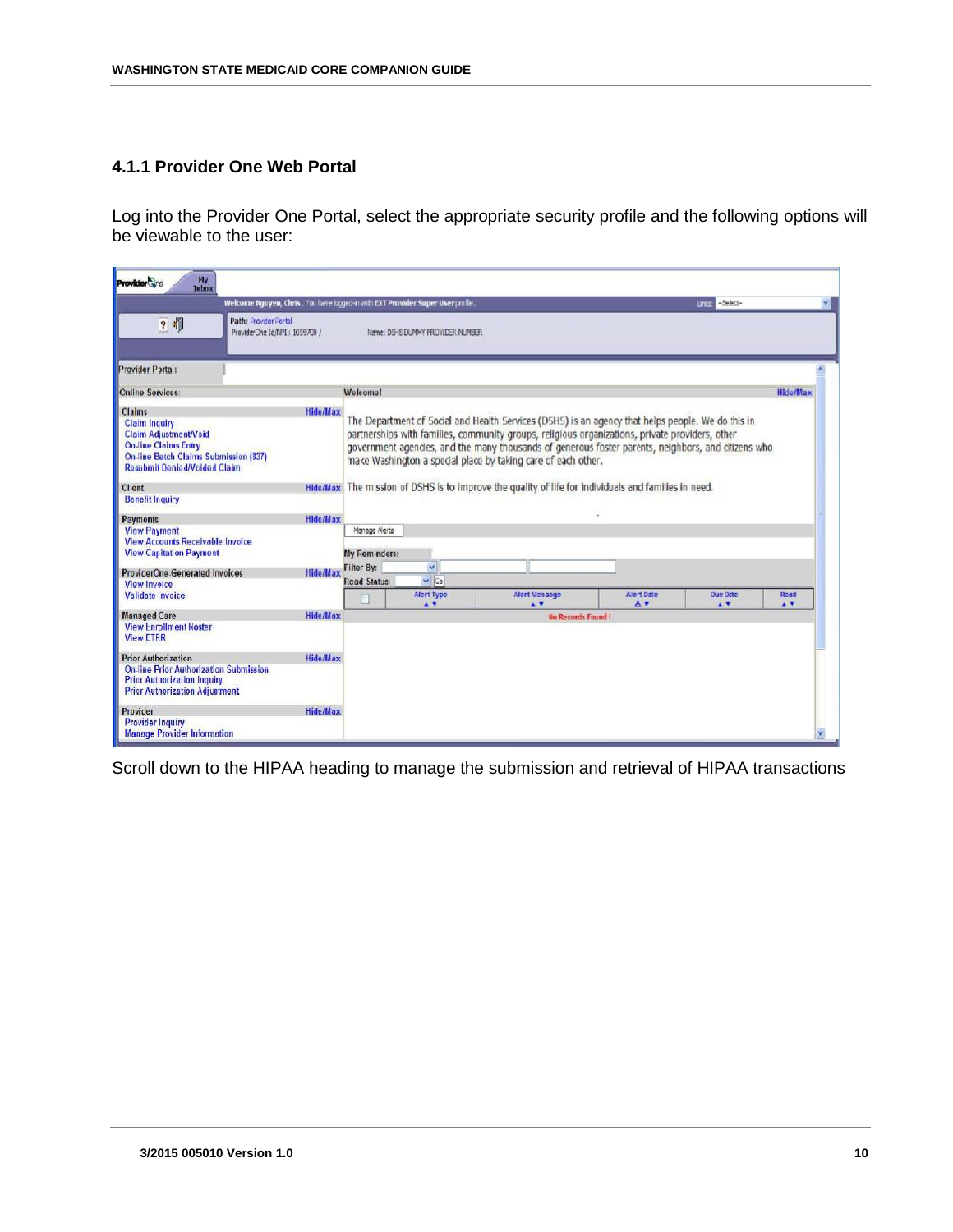|                                                                                |                 |                                                                                                      |                                      |                                     |                                      | $\sim$                   |
|--------------------------------------------------------------------------------|-----------------|------------------------------------------------------------------------------------------------------|--------------------------------------|-------------------------------------|--------------------------------------|--------------------------|
| <b>Client</b>                                                                  |                 | Hide/Max The mission of DSHS is to improve the quality of life for individuals and families in need. |                                      |                                     |                                      |                          |
| <b>Benefit Inquiry</b>                                                         |                 |                                                                                                      |                                      |                                     |                                      |                          |
| <b>Payments</b>                                                                | <b>Hide/Max</b> |                                                                                                      |                                      |                                     |                                      |                          |
| <b>View Payment</b><br><b>View Accounts Receivable Invoice</b>                 |                 | <b>Manage Alerts</b>                                                                                 |                                      |                                     |                                      |                          |
| <b>View Capitation Payment</b>                                                 |                 | <b>My Reminders:</b>                                                                                 |                                      |                                     |                                      |                          |
| <b>ProviderOne-Generated Invoices</b>                                          | <b>Hide/Max</b> | Filter By:<br>$\checkmark$                                                                           |                                      |                                     |                                      |                          |
| <b>View Invoice</b>                                                            |                 | $\vee$ Go<br><b>Read Status:</b>                                                                     |                                      |                                     |                                      |                          |
| <b>Validate Invoice</b>                                                        |                 | <b>Alert Type</b><br>п<br>$\blacktriangle$ V                                                         | <b>Alert Message</b><br>$\mathbf{A}$ | <b>Alert Date</b><br>A <sup>T</sup> | <b>Due Date</b><br>AT.               | $R$ ead<br>$\bullet$     |
| <b>Managed Care</b>                                                            | <b>Hide/Max</b> |                                                                                                      | <b>No Records Found!</b>             |                                     |                                      |                          |
| <b>View Enrollment Roster</b><br><b>View ETRR</b>                              |                 |                                                                                                      |                                      |                                     |                                      |                          |
| <b>Prior Authorization</b>                                                     | <b>Hide/Max</b> |                                                                                                      |                                      |                                     |                                      |                          |
| <b>On-line Prior Authorization Submission</b>                                  |                 |                                                                                                      |                                      |                                     |                                      |                          |
| <b>Prior Authorization Inquiry</b><br><b>Prior Authorization Adjustment</b>    |                 |                                                                                                      |                                      |                                     |                                      |                          |
|                                                                                |                 |                                                                                                      |                                      |                                     |                                      |                          |
| Provider<br><b>Provider Inquiry</b>                                            | <b>Hide/Max</b> |                                                                                                      |                                      |                                     |                                      |                          |
| <b>Manage Provider Information</b>                                             |                 |                                                                                                      |                                      |                                     |                                      |                          |
| <b>Initiate New Enrollment</b>                                                 |                 |                                                                                                      |                                      |                                     |                                      |                          |
| <b>НІРАА</b>                                                                   | Hide/Max        |                                                                                                      |                                      |                                     |                                      |                          |
| <b>Submit HIPAA Batch Transaction</b><br><b>Retrieve HIPAA Batch Responses</b> |                 |                                                                                                      |                                      |                                     |                                      |                          |
|                                                                                |                 |                                                                                                      |                                      |                                     |                                      |                          |
| <b>Admin</b><br><b>Change Password</b>                                         | Hide/Max        |                                                                                                      |                                      |                                     |                                      |                          |
| <b>Maintain Users</b>                                                          |                 |                                                                                                      |                                      |                                     |                                      |                          |
|                                                                                |                 |                                                                                                      |                                      |                                     |                                      | $\overline{\phantom{a}}$ |
| <b>Committee we from different constitution</b> different                      |                 | <b>Conference UST</b>                                                                                |                                      |                                     | Course There in DO DOM ALLIANCE DOT: |                          |

#### Select Retrieve HIPAA Batch Responses

In the HIPAA Response/Acknowledgement screen, the user can retrieve 835 files by following

these steps:

- Select 835 from the Transaction Type drop down menu
- There are 3 filter boxes available that contain the following filter criteria that you can use to search for or narrow the search for the HIPAA 835 file
	- **File Name**
	- **ProviderOne ID**
	- **Response Date**
- An example of a search would be ProviderOne ID %Your ProviderOne ID%
	- The % are considered wildcard searches
	- **Example: %123456700%**
- Another example of a search would involve using the Response Date.
	- **Example: 03012015 03182015**
- Click on Go once you've entered all the necessary filters. Keep in mind you can enter up to 3 filters to refine the search of the HIPAA 835 transaction
- All the HIPAA transactions that match your search criteria will return on the page
- Click on the down arrow in the Response Date column to sort for the most current files to least current files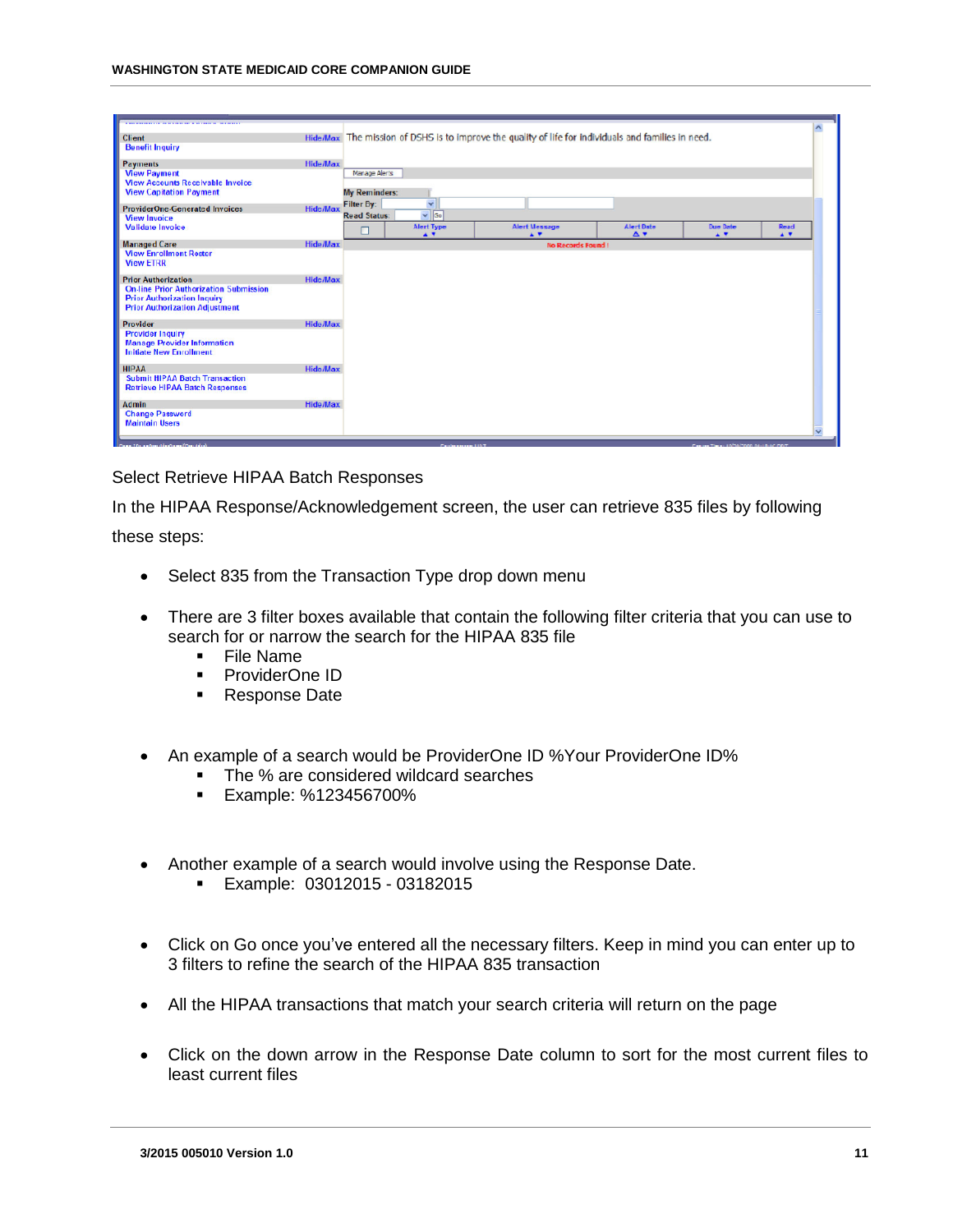| rovider One                                          | $$\tt My$$ Inbox                                                  |                                                      |                                      |                                                                  |                                                                                                          |  |                                                      |                                                                 |                                                         |                                                        |                                                              |
|------------------------------------------------------|-------------------------------------------------------------------|------------------------------------------------------|--------------------------------------|------------------------------------------------------------------|----------------------------------------------------------------------------------------------------------|--|------------------------------------------------------|-----------------------------------------------------------------|---------------------------------------------------------|--------------------------------------------------------|--------------------------------------------------------------|
|                                                      |                                                                   |                                                      |                                      |                                                                  | Welcome Nguyen, Chris. You have logged in with EXT Provider Eligibility Checker-Claims Submitter profie. |  |                                                      |                                                                 |                                                         | Links: -Select--                                       | ۰ı                                                           |
|                                                      | Path: Provider Portal/ Retrieve Admowledgment Response File<br>24 |                                                      |                                      |                                                                  |                                                                                                          |  |                                                      |                                                                 |                                                         |                                                        |                                                              |
| Close                                                |                                                                   |                                                      |                                      |                                                                  |                                                                                                          |  |                                                      |                                                                 |                                                         |                                                        |                                                              |
| <b>HIPAA Response/Acknowledgement:</b>               |                                                                   |                                                      |                                      |                                                                  |                                                                                                          |  |                                                      |                                                                 |                                                         |                                                        |                                                              |
| Transaction Type: 835                                |                                                                   | And File Name                                        | $-$ %.1730139510.%                   |                                                                  |                                                                                                          |  |                                                      |                                                                 |                                                         |                                                        |                                                              |
|                                                      |                                                                   |                                                      | And Response Date v 03/01/2015       |                                                                  |                                                                                                          |  | 03/18/2015                                           |                                                                 |                                                         |                                                        |                                                              |
|                                                      |                                                                   | And                                                  | $\overline{\phantom{a}}$             |                                                                  |                                                                                                          |  |                                                      |                                                                 | $ _{Go} $                                               |                                                        |                                                              |
| AT                                                   | $\triangle$ V                                                     | ProviderOne ID   File Name   Transaction Type<br>A V | <b>Acknowledgement Status</b><br>A V | <b>Upload/Sent Date</b><br>$\blacktriangle$ $\blacktriangledown$ | <b>TA1 Response File Name</b><br>$\blacktriangle$ $\blacktriangledown$                                   |  | <b>Custom Report Response File</b><br>$\mathbf{A}$ V | 999 Response File Name<br>$\blacktriangle$ $\blacktriangledown$ | <b>Interchange Control Number</b><br>$\blacktriangle$ V | <b>Response File Name</b><br>$\blacktriangle$ V        | <b>Response Date</b><br>$\blacktriangle \boldsymbol{\nabla}$ |
| 105408800                                            |                                                                   | 835                                                  | <b>N/A</b>                           |                                                                  |                                                                                                          |  |                                                      |                                                                 |                                                         | Hipaa.105408800.1730139510.0318201510125478.835.O.out  | 03/18/2015                                                   |
| 105408800                                            |                                                                   | 835                                                  | <b>N/A</b>                           |                                                                  |                                                                                                          |  |                                                      |                                                                 |                                                         | Hipaa.105408800.1730139510.03182015101322260.835.O.out | 03/18/2015                                                   |
| 105408800                                            |                                                                   | 835                                                  | <b>N/A</b>                           |                                                                  |                                                                                                          |  |                                                      |                                                                 |                                                         | Hipaa.105408800.1730139510.03112015110455112.835.O.out | 03/11/2015                                                   |
| 105408800                                            |                                                                   | 835                                                  | <b>N/A</b>                           |                                                                  |                                                                                                          |  |                                                      |                                                                 |                                                         | Hipaa.105408800.1730139510.03112015110940967.835.O.out | 03/11/2015                                                   |
| 105408800                                            |                                                                   | 835                                                  | <b>N/A</b>                           |                                                                  |                                                                                                          |  |                                                      |                                                                 |                                                         | Hipaa.105408800.1730139510.03042015094247793.835.O.out | 03/04/2015                                                   |
| 105408800                                            |                                                                   | 835                                                  | <b>N/A</b>                           |                                                                  |                                                                                                          |  |                                                      |                                                                 |                                                         | Hipaa.105408800.1730139510.03042015094338492.835.O.out | 03/04/2015                                                   |
| << Prev                                              |                                                                   | Viewing Page 1 Next >>  1                            | Go Page Cour<br>SaveToXLS            |                                                                  |                                                                                                          |  |                                                      |                                                                 |                                                         |                                                        |                                                              |
|                                                      |                                                                   |                                                      |                                      |                                                                  |                                                                                                          |  |                                                      |                                                                 |                                                         |                                                        |                                                              |
|                                                      |                                                                   |                                                      |                                      |                                                                  |                                                                                                          |  |                                                      |                                                                 |                                                         |                                                        |                                                              |
|                                                      |                                                                   |                                                      |                                      |                                                                  |                                                                                                          |  |                                                      |                                                                 |                                                         |                                                        |                                                              |
|                                                      |                                                                   |                                                      |                                      |                                                                  |                                                                                                          |  |                                                      |                                                                 |                                                         |                                                        |                                                              |
|                                                      |                                                                   |                                                      |                                      |                                                                  |                                                                                                          |  |                                                      |                                                                 |                                                         |                                                        |                                                              |
|                                                      |                                                                   |                                                      |                                      |                                                                  |                                                                                                          |  |                                                      |                                                                 |                                                         |                                                        |                                                              |
|                                                      |                                                                   |                                                      |                                      |                                                                  |                                                                                                          |  |                                                      |                                                                 |                                                         |                                                        |                                                              |
|                                                      |                                                                   |                                                      |                                      |                                                                  |                                                                                                          |  |                                                      |                                                                 |                                                         |                                                        |                                                              |
|                                                      |                                                                   |                                                      |                                      |                                                                  |                                                                                                          |  |                                                      |                                                                 |                                                         |                                                        |                                                              |
|                                                      |                                                                   |                                                      |                                      |                                                                  |                                                                                                          |  |                                                      |                                                                 |                                                         |                                                        |                                                              |
|                                                      |                                                                   |                                                      |                                      |                                                                  |                                                                                                          |  |                                                      |                                                                 |                                                         |                                                        |                                                              |
|                                                      |                                                                   |                                                      |                                      |                                                                  |                                                                                                          |  |                                                      |                                                                 |                                                         |                                                        |                                                              |
|                                                      |                                                                   |                                                      |                                      |                                                                  |                                                                                                          |  |                                                      |                                                                 |                                                         |                                                        |                                                              |
|                                                      |                                                                   |                                                      |                                      |                                                                  |                                                                                                          |  |                                                      |                                                                 |                                                         |                                                        |                                                              |
| age ID: pgRetrieveAcknowledgementResponseFile(Admin) |                                                                   |                                                      |                                      | Environment: UAT                                                 |                                                                                                          |  |                                                      | ID: app01_82                                                    |                                                         | Server Time: 03/19/2015 02:35:57 PDT                   |                                                              |
|                                                      |                                                                   |                                                      |                                      |                                                                  |                                                                                                          |  |                                                      |                                                                 |                                                         |                                                        |                                                              |
|                                                      |                                                                   |                                                      |                                      |                                                                  |                                                                                                          |  |                                                      |                                                                 |                                                         |                                                        |                                                              |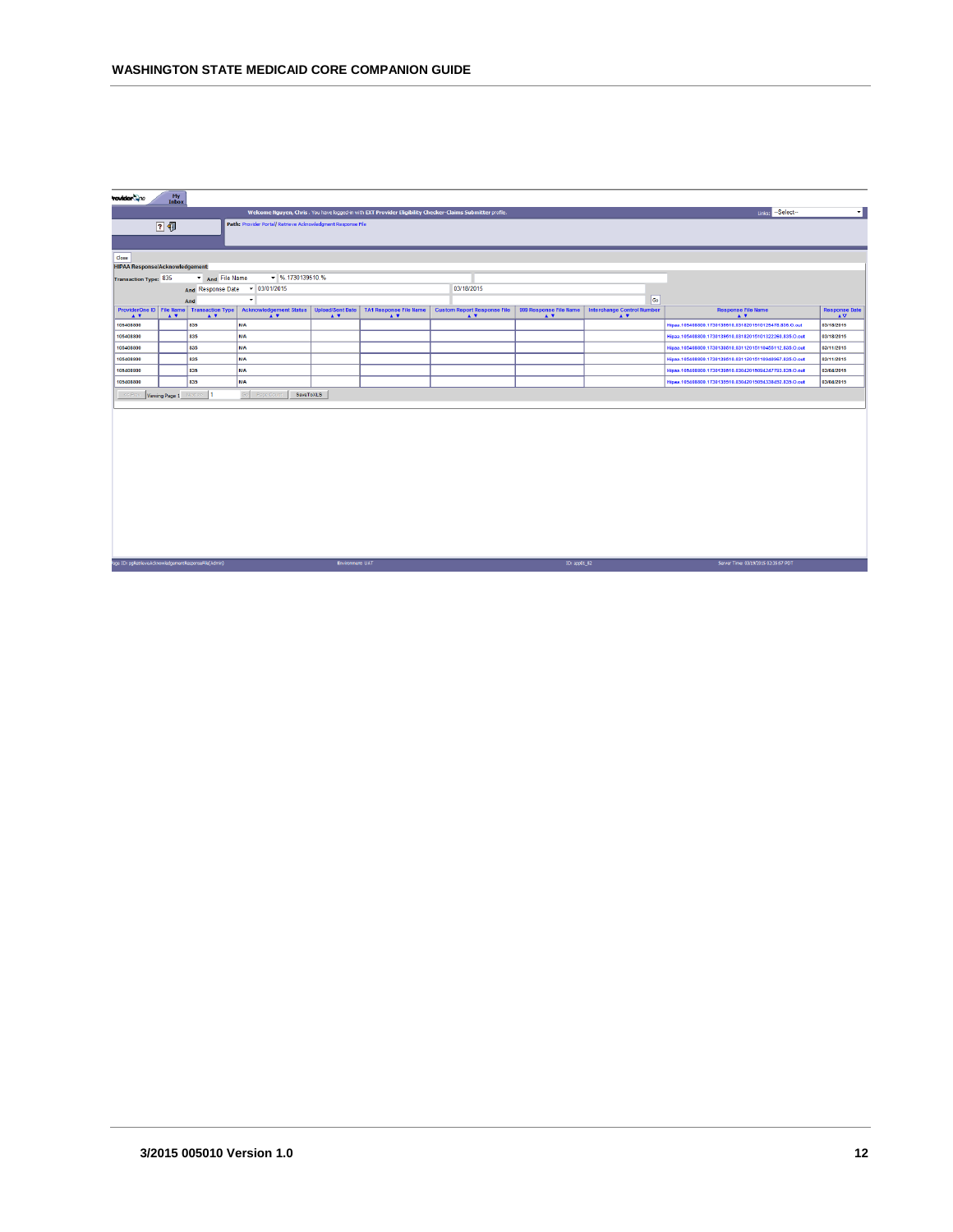### <span id="page-12-0"></span>**4.1.2 Secure File Transfer Protocol (SFTP)**

Trading partners can email hipaa-help@hca.wa.gov for information on establishing connections through the SFTP server. Upon completion of set-up, they will receive additional instructions on SFTP usage.

There are two categories of folders within a Trading Partner's SFTP folders:

- **TEST –** Trading Partners should submit and receive their test files under this root folder
- **PROD –** Trading Partners should submit and receive their production files under this root folder

The following folders are available under the TEST/PROD folders within the SFTP root:

'HIPAA\_Inbound' - This folder should be used to drop the HIPAA Inbound files that needs to be submitted to HCA

'HIPAA\_Ack' - Trading partner should look for acknowledgements to the files submitted in this folder. TA1, 999 and custom report will be available for all the files submitted by the Trading Partner

'HIPAA\_Outbound' – HIPAA outbound transactions generated by HCA will be available in this folder

'HIPAA\_Error' – Any inbound file that is not processed, HIPAA compliant, or is not recognized by ProviderOne will be moved to this folder

'HIPAA Working' – There is no functional use for this folder at this time.

'HIPAA ReadMe' – Important messages regarding password updates, outage information and general SFTP messages will be available within this folder.

#### **Folder structure will appear as:**

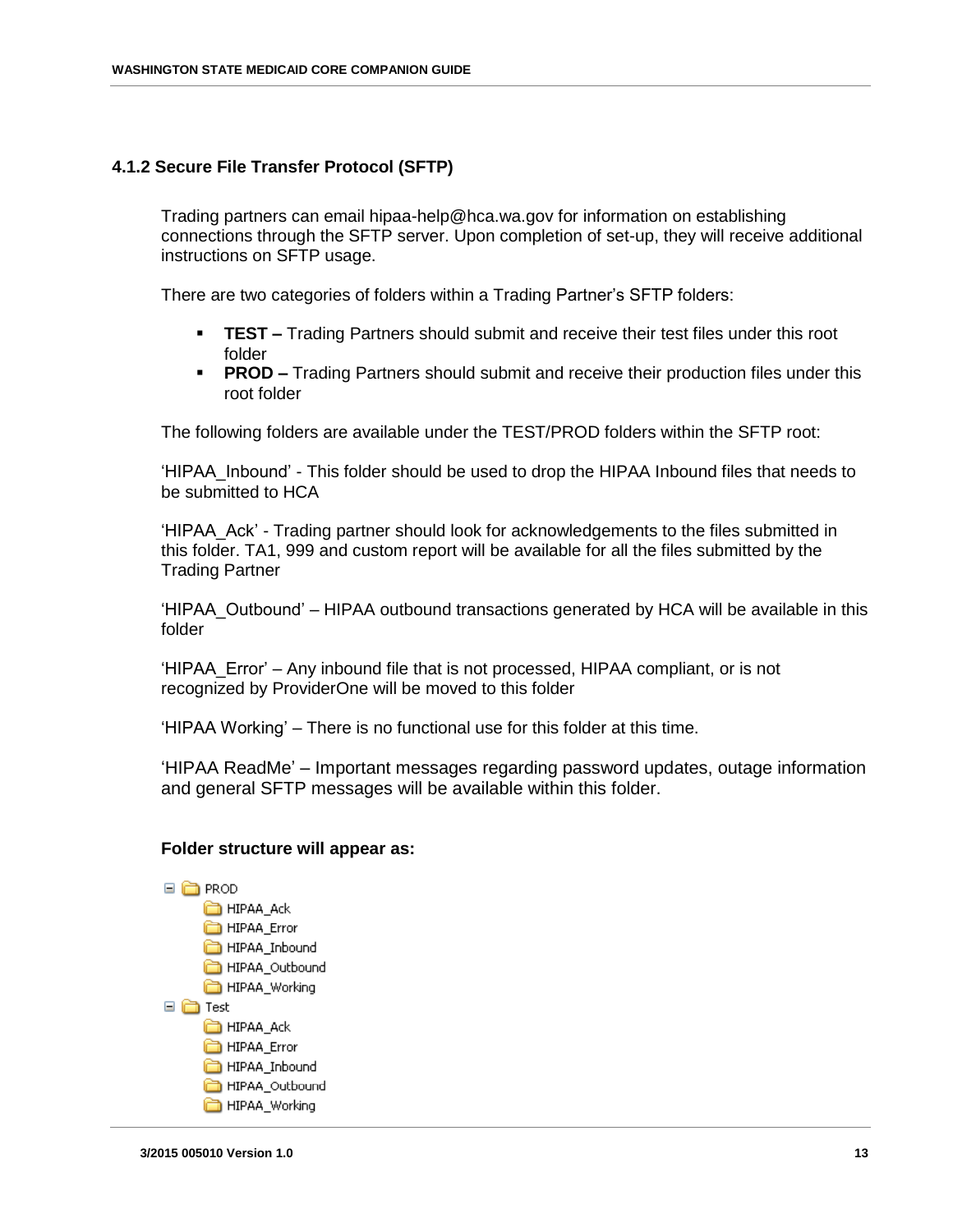### **File Naming Convention**

HIPAA 835 files are named:

### **For 835 Outbound transactions:**

HIPAA.<TP ID>.<Provider NPI>.<date time stamp>.835.O.<out>

Example of file name: Hipaa.100005000.1003036195.10112013093528457.835.O.out

- **F** <TP ID> is the Trading Partner ID
- **EXED** <datetimestamp> is the date time stamp
- <Provider NPI> is the Provider NPI

### <span id="page-13-0"></span>**4.1.3 Hypertext Transfer protocol (HTTP MIME + Multipart)**

Trading Partners can send the 835 request [Batch] using HTTP MIME multipart Refer to the example provided in Appendices 3: Transmission Examples.

### <span id="page-13-1"></span>**4.1.4 Simple Object Access Protocol (SOAP + WSDL)**

Trading Partners can send the 835 request [Batch] using SOAP WSDL Refer to the example provided in Appendices 3: Transmission Examples.

### <span id="page-13-2"></span>**4.2 TRANSMISSION ADMINISTRATIVE PROCEDURES**

Trading partners can send 835 transaction to HCA using four methods:

- **Provider One Web Portal**  Test URL:<https://www.waproviderone.org/edi> Production URL: [https://www.waproviderone.org](https://www.waproviderone.org/)
- **Secure File Transfer Protocol (SFTP)**  URL: sftp://ftp.waproviderone.org/
- **Hypertext Transfer protocol (HTTP MIME + Multipart )**

BATCH (Test URL):

<https://www.waproviderone.org/edi/erabatch-httpmultipart>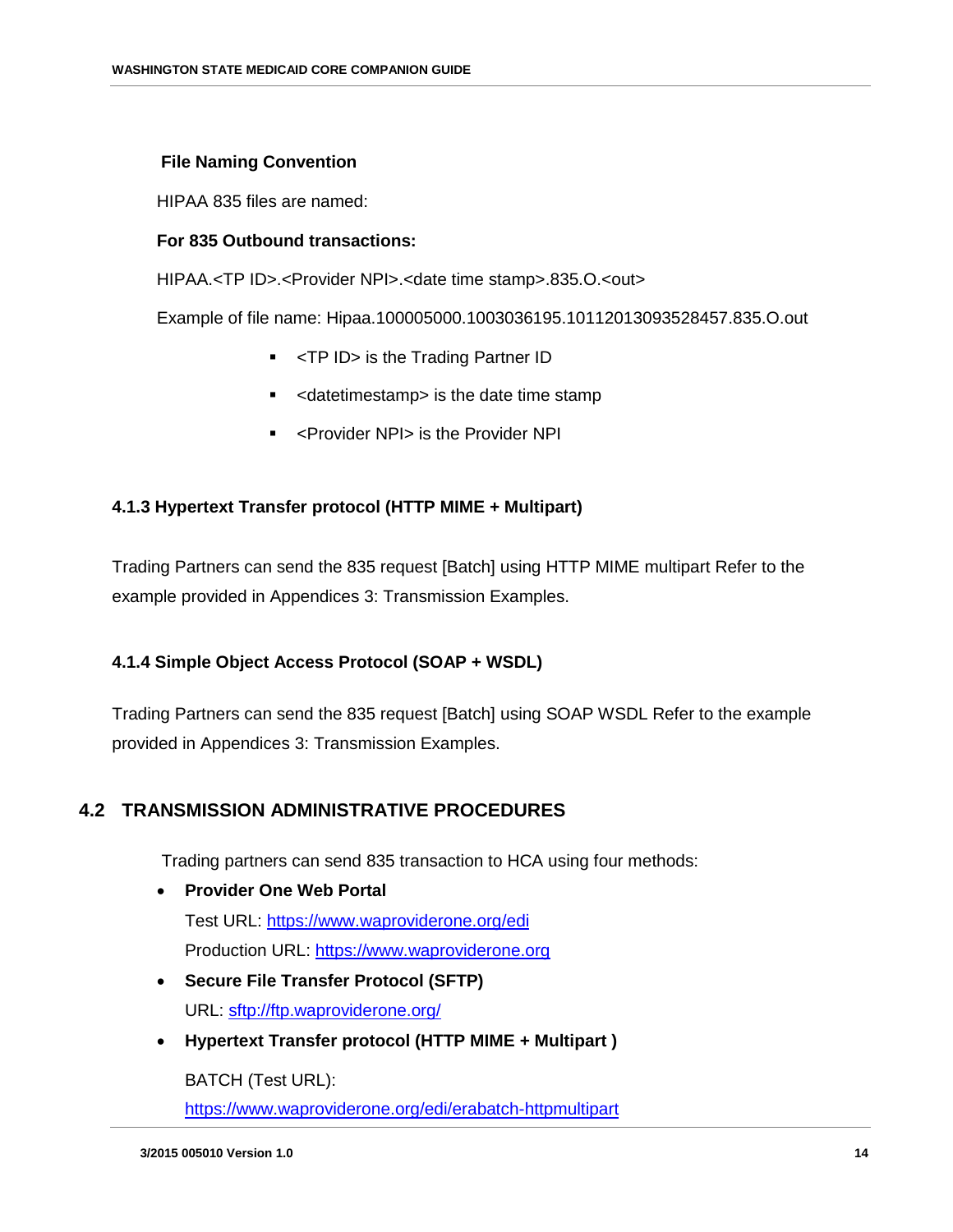BATCH (Production URL): <https://www.waproviderone.org/erabatch-httpmultipart>

### **Simple Object Access Protocol (SOAP + WSDL)**

BATCH (Test URL): <https://www.waproviderone.org/edi/erabatch-soap> BATCH (Production URL): <https://www.waproviderone.org/erabatch-soap>

# <span id="page-14-0"></span>**4.3 RE-TRANSMISSION PROCEDURE**

HCA will validate all 835 transactions up to HIPAA validation levels 1 and 2. If a receiver rejects any part of the transmission, they must reject the entire transmission. Data on rejected 835 transmissions should not be used to update Trading Partner databases. HCA transmits 835 Transactions within single functional groups, and in single ST-SE Segments.

# <span id="page-14-1"></span>**4.4 COMMUNICATION PROTOCOL SPECIFICATIONS**

Trading partners can submit HIPAA transactions to HCA using the following four methods:

- **Secure File Transfer Protocol (SFTP)**
- **ProviderOne Web Portal**
- Hypertext Transfer protocol (HTTP MIME + Multipart)
- Simple Object Access Protocol (SOAP + WSDL)

### <span id="page-14-2"></span>**4.5 PASSWORDS**

Washington State Medicaid requires every trading partner to have a valid login credentials to retrieve 835 transactions through all four submission methods available.

If a user has forgotten their login credentials (login id and password) please use the email below to have this information reset.

• SFTP – [hipaa-help@hca.wa.gov](mailto:hipaa-help@hca.wa.gov)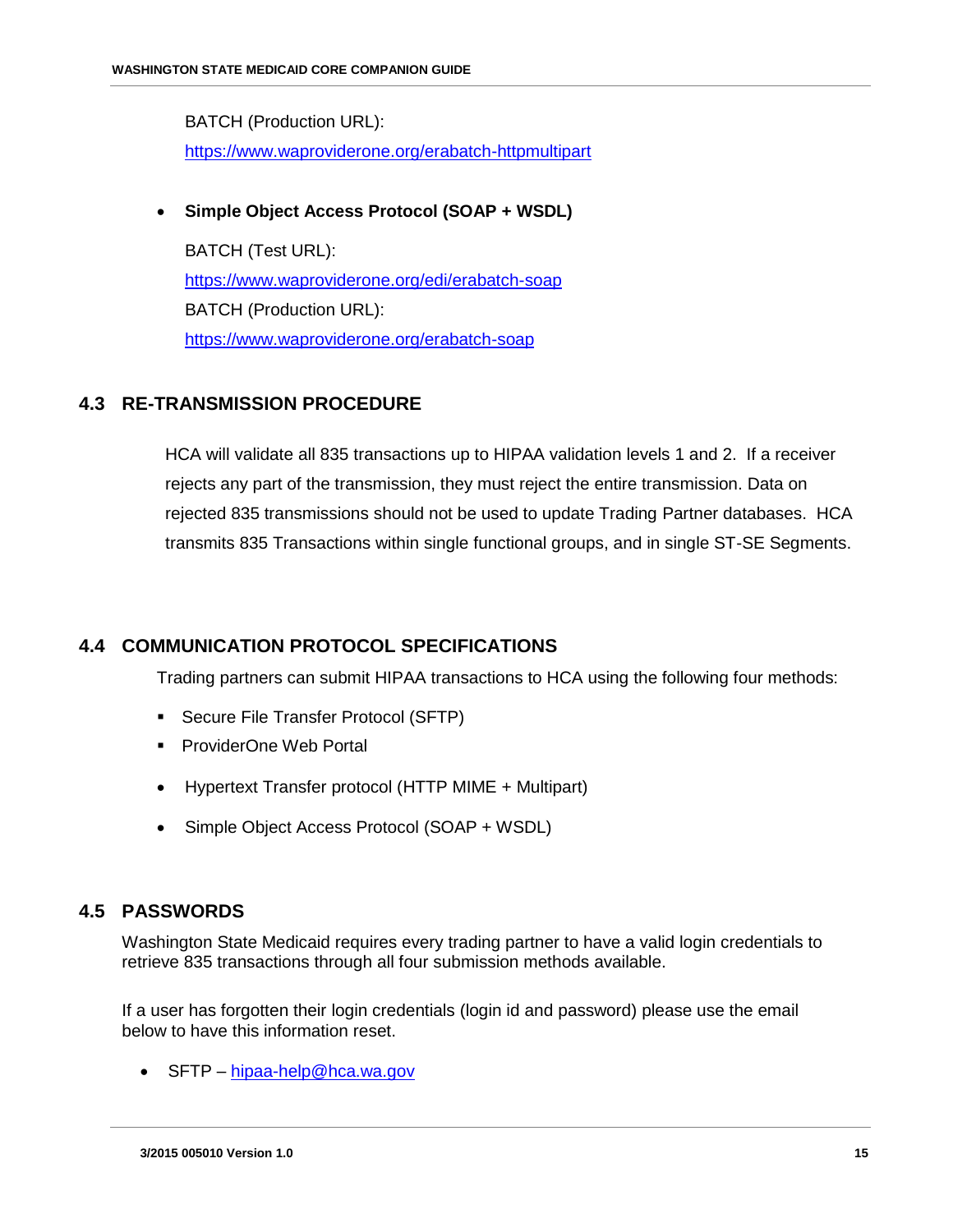- ProviderOne Web Portal [provideronesecurity@hca.wa.gov](mailto:provideronesecurity@hca.wa.gov)
- Hypertext Transfer Protocol (HTTP MIME + Multipart) [provideronesecurity@hca.wa.gov](mailto:provideronesecurity@hca.wa.gov)
- Simple Object Access Protocol (SOAP + WSDL) [provideronesecurity@hca.wa.gov](mailto:provideronesecurity@hca.wa.gov)

# <span id="page-15-0"></span>**5 CONTACT INFORMATION**

# <span id="page-15-1"></span>**5.1 EDI CUSTOMER SERVICE AND TECHNICAL ASSISTANCE**

Email: [hipaa-help@hca.wa.gov](mailto:hipaa-help@hca.wa.gov)

- All emails result in the assignment of a Ticket Number for problem tracking
- Information required for initial email:
	- Name
	- Phone Number
	- **Email Address**
	- 7 digit ProviderOne ID Number
	- NPI
	- **HIPAA File Name**
	- **•** Detailed Description of Issue
	- **HIPAA Transaction**
- Information required for follow up call(s):
	- **Assigned Ticket Number**

# <span id="page-15-2"></span>**5.2 PROVIDER SERVICE NUMBER**

1-800-562-3022

# <span id="page-15-3"></span>**5.3 APPLICABLE WEBSITES/E-MAIL**

HIPAA website: http://www.hca.wa.gov/medicaid/hipaa/Pages/index.aspx

# <span id="page-15-4"></span>**6 CONTROL SEGMENTS/ENVELOPES**

# <span id="page-15-5"></span>**6.1 Interchange Control Structure(ISA-IEA)**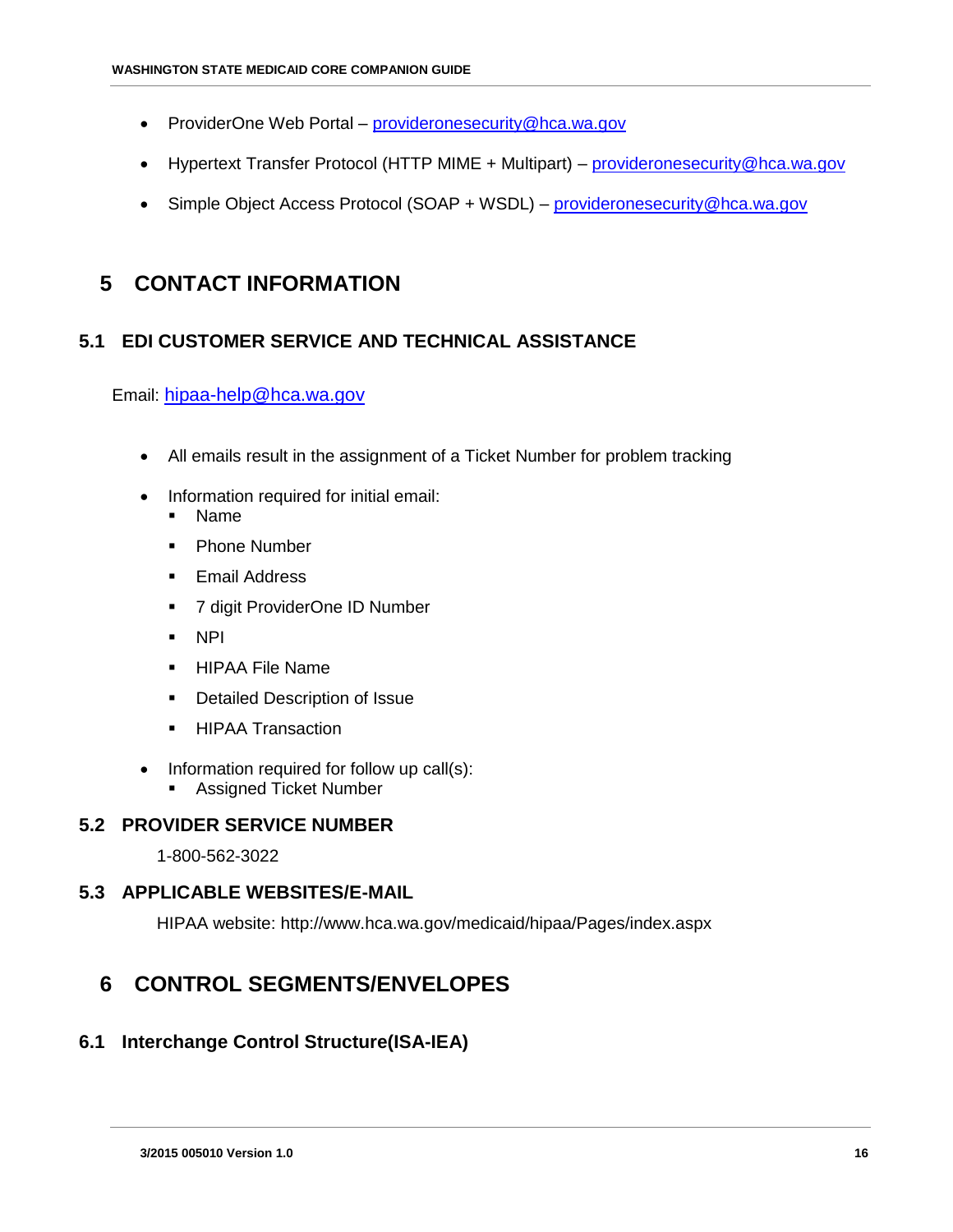Washington State Medicaid uses the below custom values for the ISA header of the 835 transaction request. The IEA segment does not require any custom values. In addition, refer to the ASC X12 835 technical report type 3 guide.

| Page  | Loop     | <b>Segment</b> | <b>Data</b>    | <b>Element Name</b>               | <b>Comments</b>          |
|-------|----------|----------------|----------------|-----------------------------------|--------------------------|
|       |          |                | <b>Element</b> |                                   |                          |
|       |          |                |                | <b>Interchange Control Header</b> |                          |
| App B | Envelope | <b>ISA</b>     | 01             | Authorization                     | Receive 00               |
|       |          |                |                | Information                       |                          |
|       |          |                |                | Qualifier                         |                          |
| App B | Envelope | <b>ISA</b>     | 03             | Security                          | Receive 00               |
|       |          |                |                | Information                       |                          |
|       |          |                |                | Qualifier                         |                          |
| App B | Envelope | <b>ISA</b>     | 05             | Interchange ID                    | Receive ZZ               |
|       |          |                |                | Qualifier                         |                          |
| App B | Envelope | <b>ISA</b>     | 06             | Interchange                       | Receive 77045            |
|       |          |                |                | Sender ID                         | followed by 10 Spaces    |
|       |          |                |                |                                   |                          |
|       |          |                |                |                                   |                          |
| App B | Envelope | <b>ISA</b>     | 07             | Interchange ID                    | Receive ZZ               |
|       |          |                |                | Qualifier                         |                          |
| App B | Envelope | <b>ISA</b>     | 08             | Interchange                       | Receive the 9 Digit      |
|       |          |                |                | <b>Receiver ID</b>                | ProviderOne ID           |
|       |          |                |                |                                   | followed by 6 Spaces     |
| App B | Envelope | <b>ISA</b>     | 11             | Repetition                        | Receive ^ for repetition |
|       |          |                |                |                                   |                          |
|       |          |                |                | Separator                         | separator                |
| App B | Envelope | <b>ISA</b>     | 16             | Component                         | Receive Value :          |
|       |          |                |                | Element                           |                          |
|       |          |                |                | Separator                         |                          |

### **835 ISA Segment Rules**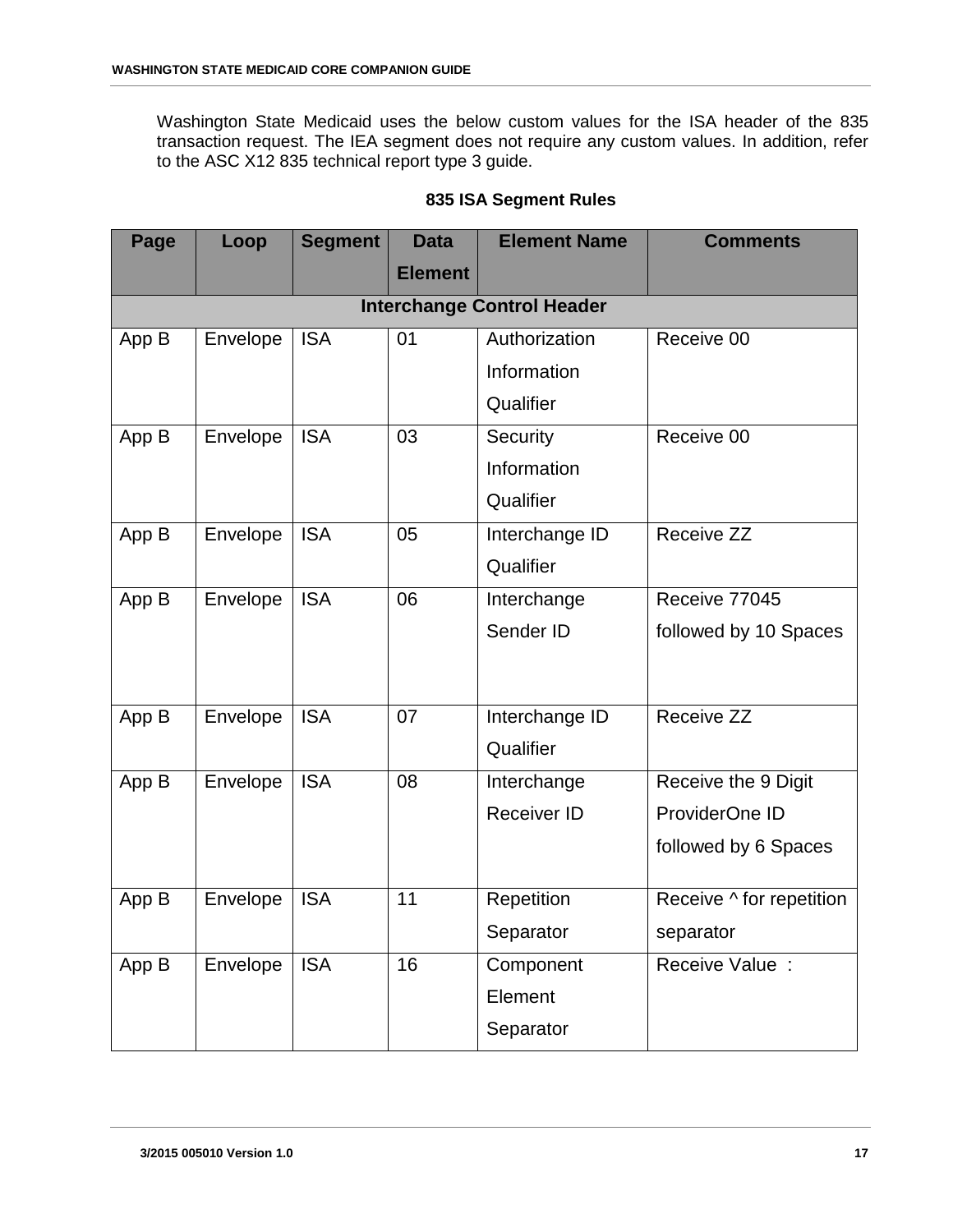## <span id="page-17-0"></span>**6.2 Functional Group Structure (GS-GE )**

Washington State Medicaid 835 transaction uses the below custom values of GS segment of the 835 transaction request. GE segment does not require any custom values. In addition, refer to the ASC X12 835 technical report type 3 guide.

|       | <b>Functional Group Header</b> |    |    |               |                           |  |  |  |  |
|-------|--------------------------------|----|----|---------------|---------------------------|--|--|--|--|
|       |                                |    |    |               | Receive the 9-digit       |  |  |  |  |
|       |                                |    |    | Application   | <b>ProviderOne</b>        |  |  |  |  |
| App.C | Envelope                       | GS | 02 | Sender's Code | <b>Trading Partner ID</b> |  |  |  |  |
|       |                                |    |    | Application   |                           |  |  |  |  |
|       |                                |    |    | Receiver's    |                           |  |  |  |  |
| App.C | Envelope                       | GS | 03 | Code          | <b>Receive '77045'</b>    |  |  |  |  |

## <span id="page-17-1"></span>**6.3 Transaction Set Header/Trailer (ST-SE )**

Washington State Medicaid 835 transaction does not expect any custom values for ST- SE segment of 835 Request. In addition to this, refer to the ASC X12 835 technical report type 3 guide.

# <span id="page-17-2"></span>**7 PAYER SPECIFIC BUSINESS RULES AND LIMITATIONS**

### <span id="page-17-3"></span>**7.1 General Information**

HIPAA standards are specified in the Implementation Guide for each mandated transaction and modified by authorized Addenda. Currently, the 835 transaction has one Addendum. This Addendum has been adopted as final and is incorporated into HCA requirements.

An overview of requirements specific to each transaction can be found in the 835 Implementation Guide. Implementation Guides contain information related to:

- Format and content of interchanges and functional groups
- Format and content of the header, detailer and trailer segments specific to the transaction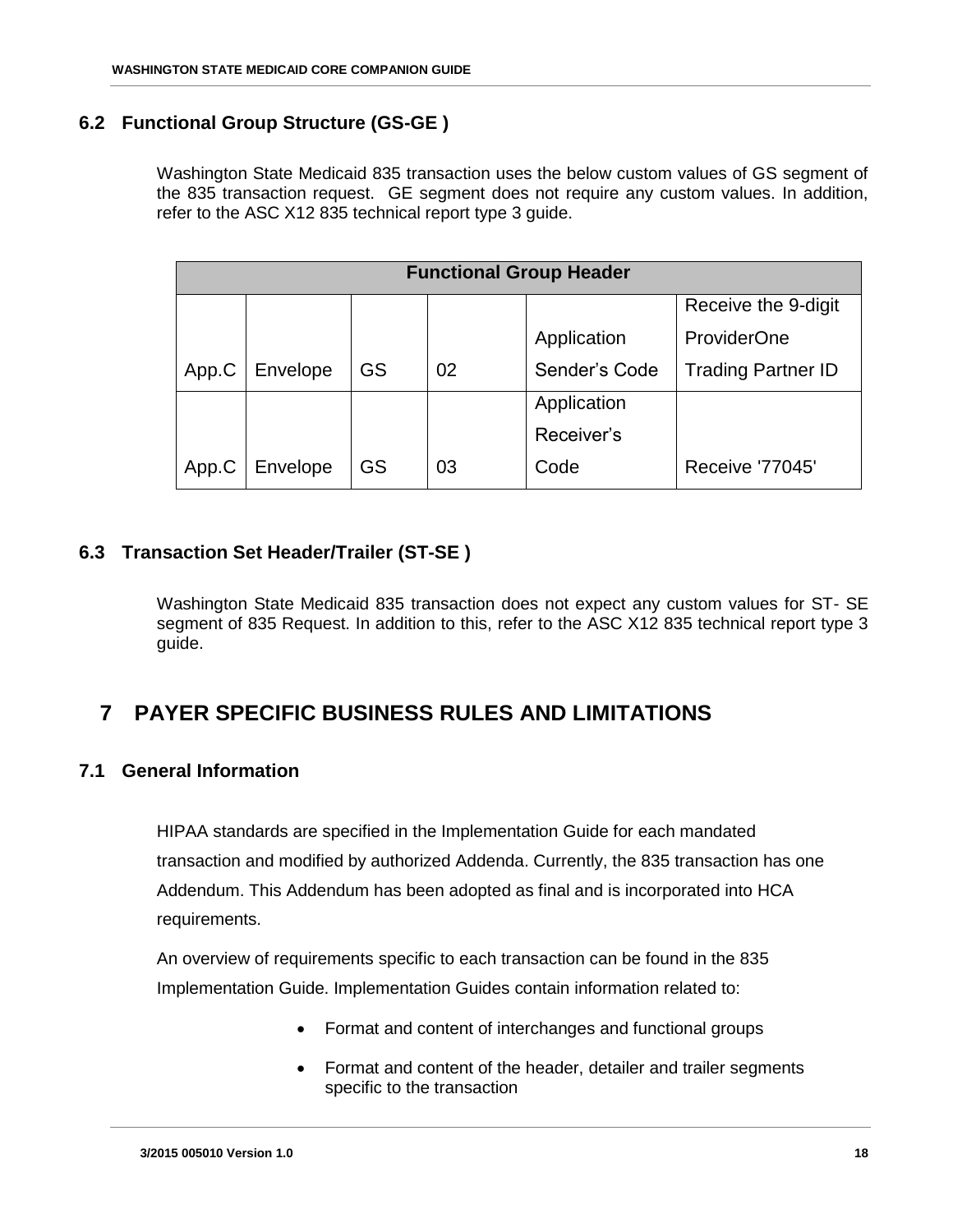- Code sets and values authorized for use in the transaction
- Allowed exceptions to specific transaction requirements

Transmission sizes are limited based on two factors:

- Number of Segments/Records allowed by HIPAA standards
- HCA file transfer limitations

HIPAA standards for the maximum file size of each transaction set are specified in the 835 Implementation Guide. The 835 Implementation Guide recommends a limit of 10,000 CLP Claim Payment Segments in 2100 Claim Payment Information Loop. ProviderOne may exceed the recommended limit of 10,000 CLP (Claim Payment Information) segments per ST-SE envelope in order to maintain the balancing requirement within 835. HCA has no size limitations for postings to its FTP Server.

### <span id="page-18-0"></span>**7.2 Data Format**

### **Delimiters**

The ProviderOne will use the following delimiters on outbound transactions:

- Data element separator, Asterisk,  $(*)$
- Sub-element Separator, Vertical Bar, (:)
- Segment Terminator, Tilde,  $(-)$
- Repetition Separator, Caret, (^)

### <span id="page-18-1"></span>**7.3 Data Interchange Conventions**

HCA transmits 835 Transaction files with a single ISA/IEA and GS/GE envelope. 835 Transaction contains all the claims within one ST-SE segment within the same GS/GE envelope.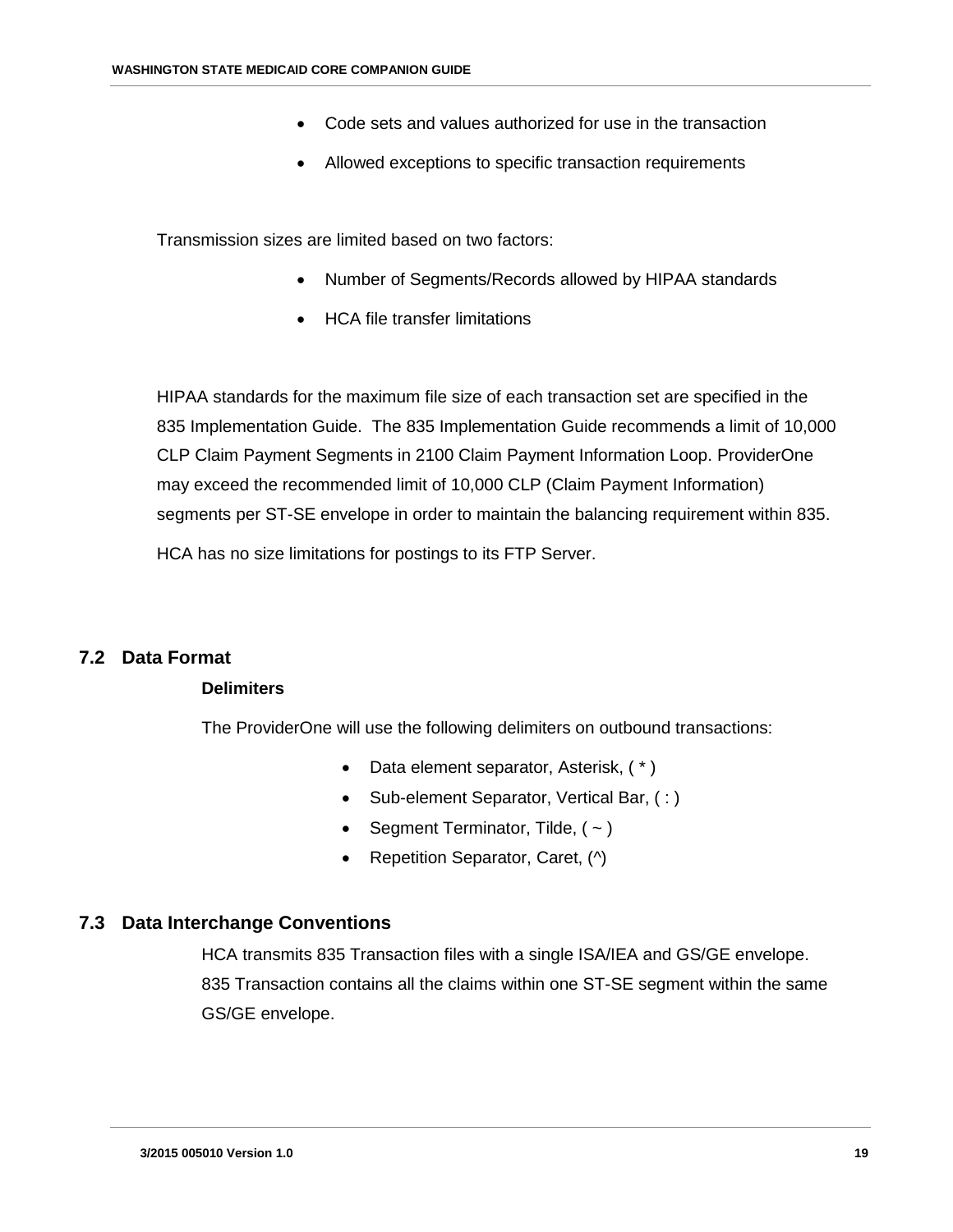### <span id="page-19-0"></span>**7.4 Rejected Transmissions and Transactions**

HCA will validate all 835 transactions up to HIPAA validation levels 1 and 2. If a receiver rejects any part of the transmission, they must reject the entire transmission. Data on rejected 835 transmissions should not be used to update Trading Partner databases. HCA transmits 835 Transactions within single functional groups, and in single ST-SE Segments.

# <span id="page-19-1"></span>**8 ACKNOWLEDGEMENTS AND/OR REPORTS**

N/A

# <span id="page-19-2"></span>**9 TRADING PARTNER AGREEMENTS**

Trading partner agreements are used to establish and document the relationship between HCA and covered entities.

1. ProviderOne trading partner enrollment package is available for download via the web at http://www.hca.wa.gov/medicaid/hipaa/Pages/index.aspx

2. The Trading Partner completes the Trading Partner Agreement and submits the signed agreement to HCA. Submit to:

HCA HIPAA EDI Department PO Box 45562 Olympia, WA 98504-5562

For Questions call 1-800-562-3022

3. Once the agreement is processed the trading partner is assigned a Submitter ID, Domain, Logon User ID and password.

# <span id="page-19-3"></span>**10 TRANSACTION SPECIFIC INFORMATION**

This section describes how ASC X12N Implementation Guides (IGs) adopted under HIPAA will be detailed with the use of a table. The tables contain a row for each segment that Washington State Medicaid has something additional, over and above, the information in the IGs. That information can:

- 1. Limit the repeat of loops, or segments
- 2. Limit the length of a simple data element
- 3. Specify a sub-set of the IGs internal code listings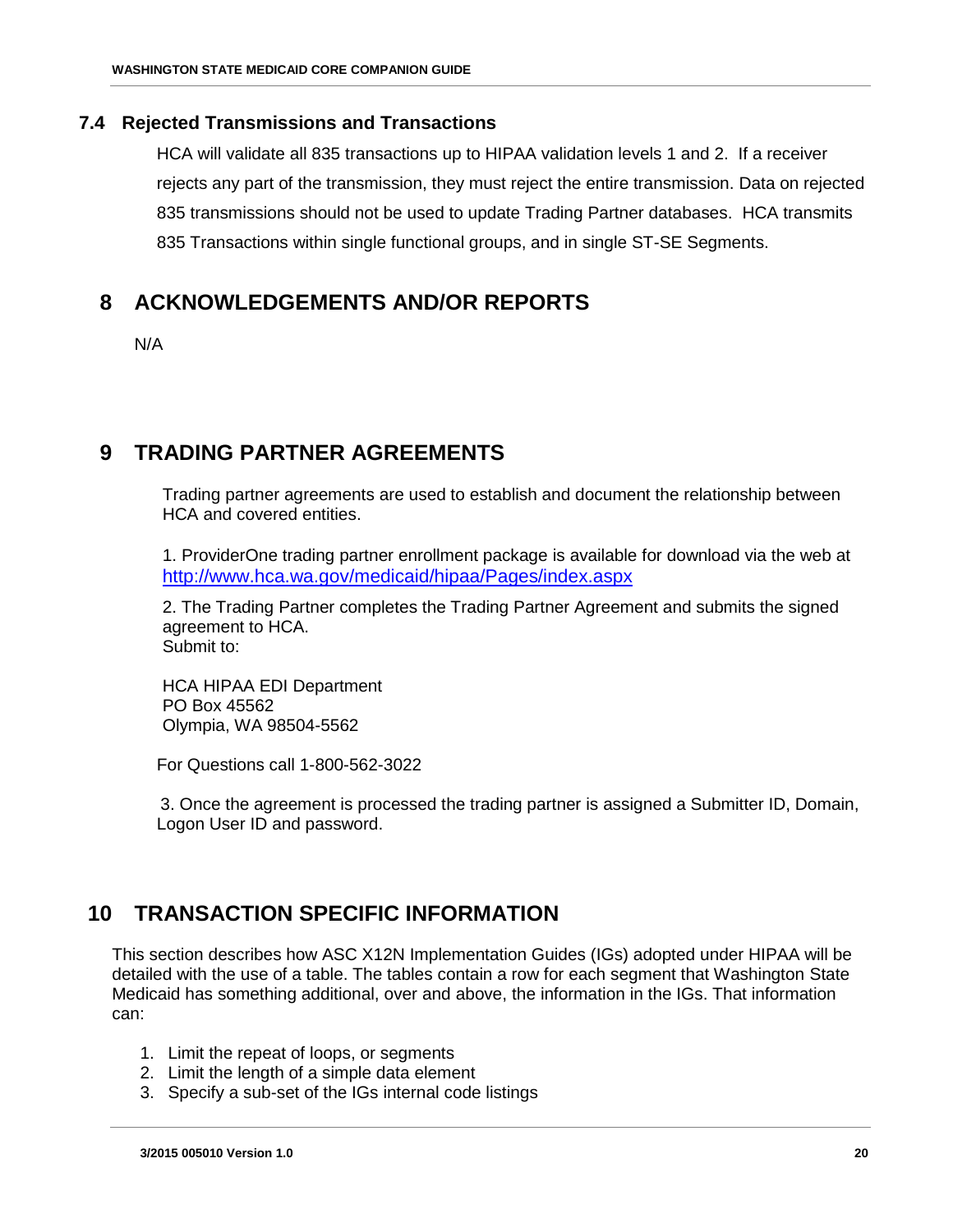- 4. Clarify the use of loops, segments, composite and simple data elements
- 5. Any other information tied directly to a loop, segment, composite or simple data element pertinent to trading electronically with Washington State Medicaid Health Plan

The following table specifies the columns and suggested use of the rows for the detailed description of the transaction set companion guides.

| Page  | Loop     | <b>Segment</b> | <b>Data</b>    | <b>Element Name</b>               | <b>Comments</b>          |
|-------|----------|----------------|----------------|-----------------------------------|--------------------------|
|       |          |                | <b>Element</b> |                                   |                          |
|       |          |                |                | <b>Interchange Control Header</b> |                          |
| App B | Envelope | <b>ISA</b>     | 01             | Authorization                     | Receive 00               |
|       |          |                |                | Information                       |                          |
|       |          |                |                | Qualifier                         |                          |
| App B | Envelope | <b>ISA</b>     | 03             | Security                          | Receive 00               |
|       |          |                |                | Information                       |                          |
|       |          |                |                | Qualifier                         |                          |
| App B | Envelope | <b>ISA</b>     | 05             | Interchange ID                    | Receive ZZ               |
|       |          |                |                | Qualifier                         |                          |
| App B | Envelope | <b>ISA</b>     | 06             | Interchange                       | Receive 77045            |
|       |          |                |                | Sender ID                         | followed by 10 Spaces    |
|       |          |                |                |                                   |                          |
|       |          |                |                |                                   |                          |
| App B | Envelope | <b>ISA</b>     | 07             | Interchange ID                    | Receive ZZ               |
|       |          |                |                | Qualifier                         |                          |
| App B | Envelope | <b>ISA</b>     | 08             | Interchange                       | Receive the 9 Digit      |
|       |          |                |                | <b>Receiver ID</b>                | ProviderOne ID           |
|       |          |                |                |                                   | followed by 6 Spaces     |
| App B | Envelope | <b>ISA</b>     | 11             | Repetition                        | Receive ^ for repetition |
|       |          |                |                | Separator                         | separator                |
| App B | Envelope | <b>ISA</b>     | 16             | Component                         | Receive Value :          |
|       |          |                |                | Element                           |                          |
|       |          |                |                | Separator                         |                          |
|       |          |                |                |                                   |                          |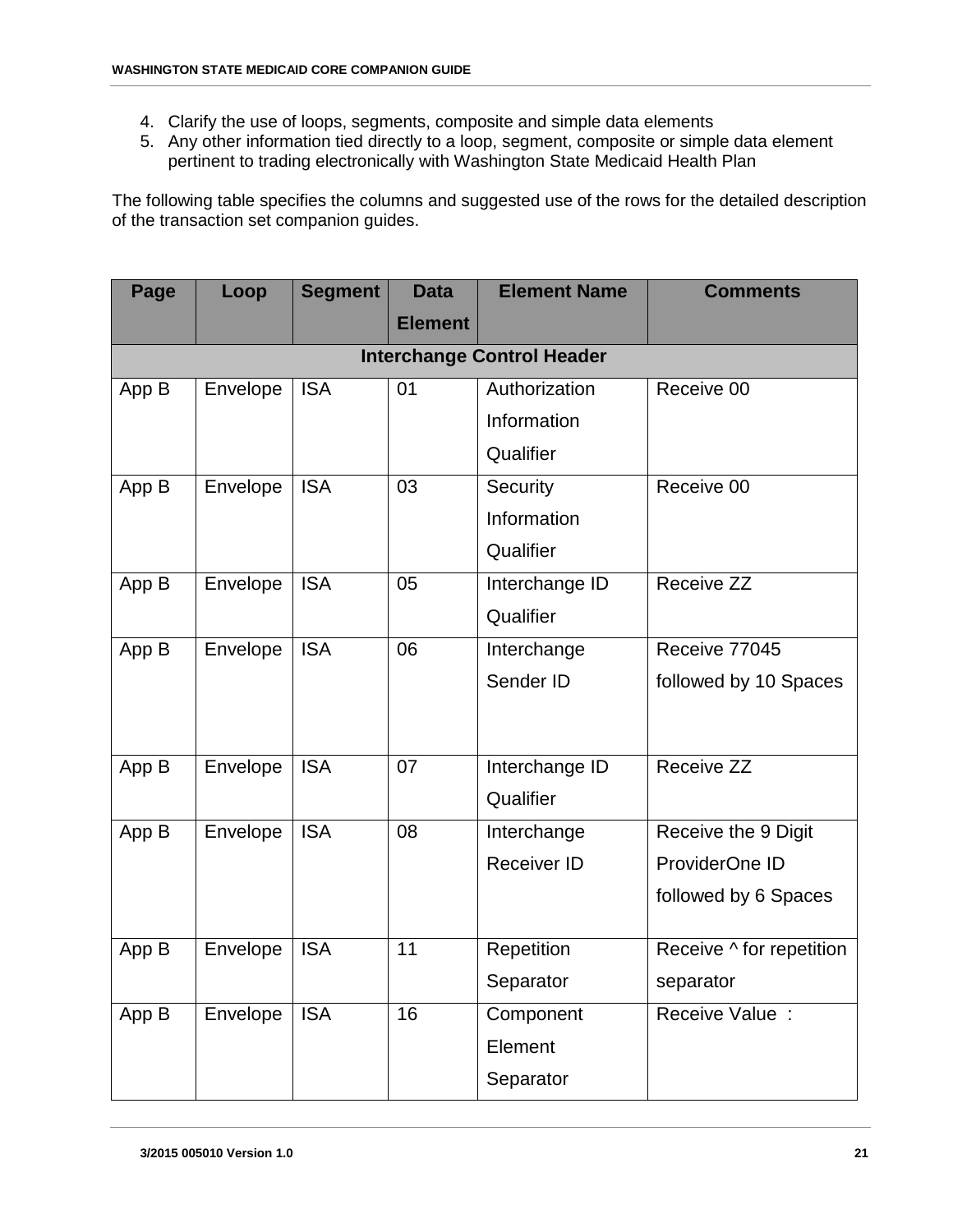| Page                         | Loop     | <b>Segment</b> | <b>Data</b>    | <b>Element Name</b>                | <b>Comments</b>               |  |  |  |  |  |
|------------------------------|----------|----------------|----------------|------------------------------------|-------------------------------|--|--|--|--|--|
|                              |          |                | <b>Element</b> |                                    |                               |  |  |  |  |  |
|                              |          |                |                | <b>Functional Group Header</b>     |                               |  |  |  |  |  |
| App B                        | Envelope | GS             | 02             | Application                        | Receive 77045                 |  |  |  |  |  |
|                              |          |                |                | Sender's Code                      |                               |  |  |  |  |  |
| App B                        | Envelope | GS             | 03             | Application                        | Receive the 9 Digit           |  |  |  |  |  |
|                              |          |                |                | Receiver's Code                    | ProviderOne ID                |  |  |  |  |  |
|                              |          |                |                |                                    |                               |  |  |  |  |  |
| <b>Financial Information</b> |          |                |                |                                    |                               |  |  |  |  |  |
| 74                           | Header   | <b>BPR</b>     | 10             | Originating                        | Receive 10 digit WA           |  |  |  |  |  |
|                              |          |                |                | Company                            | <b>State Payer Identifier</b> |  |  |  |  |  |
|                              |          |                |                | Identifier                         |                               |  |  |  |  |  |
|                              |          |                |                |                                    |                               |  |  |  |  |  |
| 74                           | Header   | <b>BPR</b>     | 11             | Originating                        | Receive WA HCA                |  |  |  |  |  |
|                              |          |                |                | Company                            |                               |  |  |  |  |  |
|                              |          |                |                | Supplemental                       |                               |  |  |  |  |  |
|                              |          |                |                | Code                               |                               |  |  |  |  |  |
|                              |          |                |                | <b>Re-association Trace Number</b> |                               |  |  |  |  |  |
| 78                           | Header   | <b>TRN</b>     | 03             | Originating                        | Receive 10 digit WA           |  |  |  |  |  |
|                              |          |                |                | Company                            | State Payer Identifier        |  |  |  |  |  |
|                              |          |                |                | Identifier                         |                               |  |  |  |  |  |
| 78                           | Header   | <b>TRN</b>     | 04             | Reference                          | Receive WA HCA                |  |  |  |  |  |
|                              |          |                |                | Identification                     |                               |  |  |  |  |  |
|                              |          |                |                | <b>Payer Identification</b>        |                               |  |  |  |  |  |
| 87                           | 1000A    | N <sub>1</sub> | 02             | Name                               | <b>Receive WA State</b>       |  |  |  |  |  |
|                              |          |                |                |                                    | <b>HCA</b>                    |  |  |  |  |  |
| 88                           | 1000A    | N <sub>1</sub> | 04             | Identification                     | Receive 10 digit WA           |  |  |  |  |  |
|                              |          |                |                | Code                               | State Payer Identifier        |  |  |  |  |  |
|                              |          |                |                | <b>Payer Address</b>               |                               |  |  |  |  |  |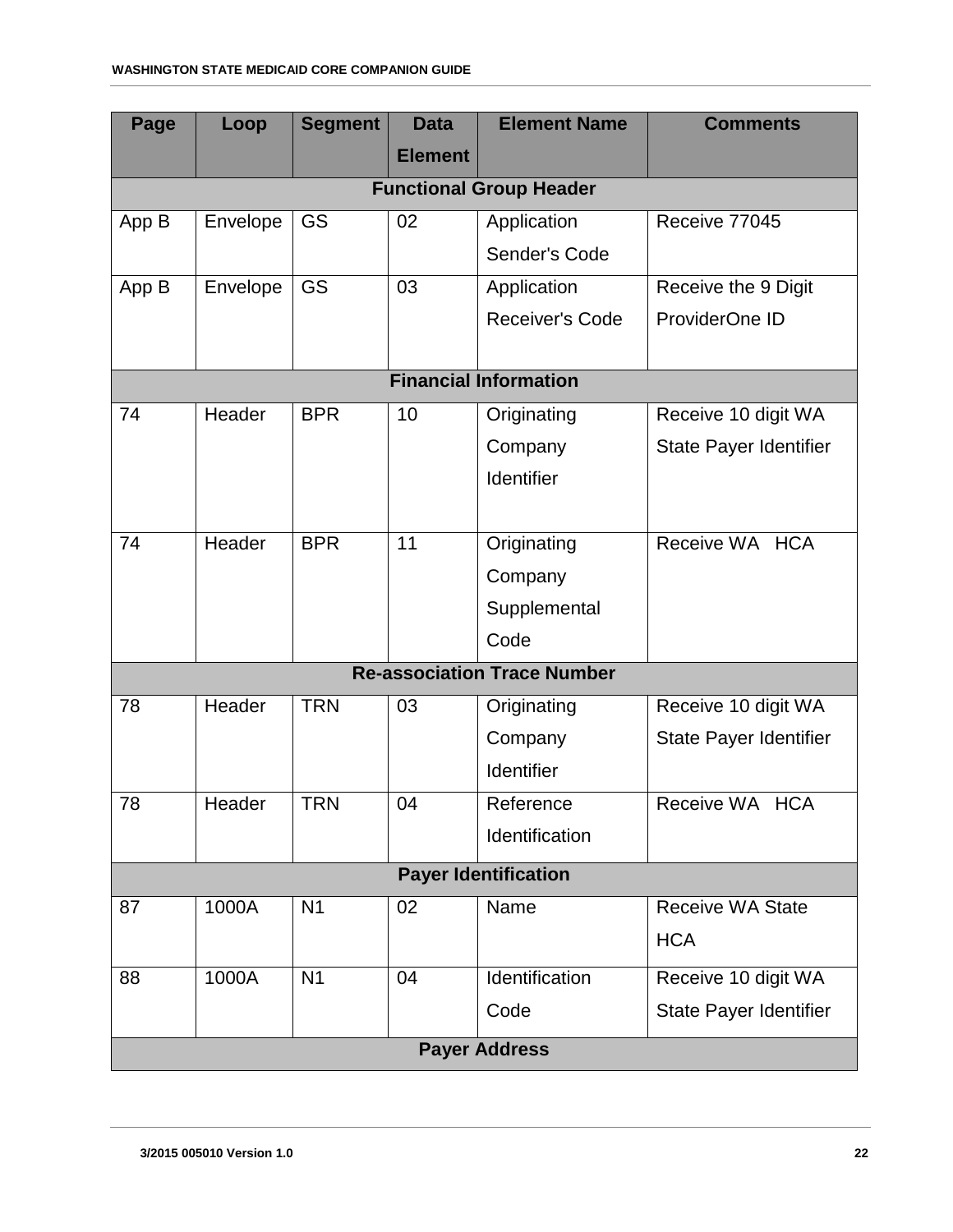| Page | Loop  | <b>Segment</b> | <b>Data</b>    | <b>Element Name</b>                        | <b>Comments</b>          |
|------|-------|----------------|----------------|--------------------------------------------|--------------------------|
|      |       |                | <b>Element</b> |                                            |                          |
| 89   | 1000A | N <sub>3</sub> | 01             | <b>Address</b>                             | <b>Receive WA State</b>  |
|      |       |                |                | Information                                | <b>HCA</b>               |
| 89   | 1000A | N <sub>3</sub> | 02             | <b>Address</b>                             | Receive PO BOX           |
|      |       |                |                | Information                                | 45500                    |
|      |       |                |                | Payer City, State, ZIP Code                |                          |
| 90   | 1000A | N <sub>4</sub> | 01             | <b>City Name</b>                           | Receive Olympia          |
| 91   | 1000A | N <sub>4</sub> | 02             | <b>State or Province</b>                   | Receive WA               |
|      |       |                |                | Code                                       |                          |
| 91   | 1000A | N <sub>4</sub> | 03             | <b>Postal Code</b>                         | Receive 98504            |
|      |       |                |                | <b>Payer Business Contact Information</b>  |                          |
| 95   | 1000A | <b>PER</b>     | 02             | Name                                       | <b>Receive WA State</b>  |
|      |       |                |                |                                            | <b>HCA Provider</b>      |
|      |       |                |                |                                            | <b>Relations</b>         |
| 95   | 1000A | <b>PER</b>     | 04             | Communication                              | Receive 8005623022       |
|      |       |                |                | Number                                     |                          |
|      |       |                |                | <b>Payer Technical Contact Information</b> |                          |
| 98   | 1000A | <b>PER</b>     | 02             | Name                                       | <b>Receive WA State</b>  |
|      |       |                |                |                                            | <b>HCA Provider</b>      |
|      |       |                |                |                                            | <b>Relations</b>         |
| 98   | 1000A | <b>PER</b>     | 04             | Communication                              | Receive hipaa-           |
|      |       |                |                | Number                                     | help@hca.wa.gov          |
|      |       |                |                | <b>Header Number</b>                       |                          |
| 111  | 2000  | <b>LX</b>      | 01             | <b>Assigned Number</b>                     | <b>Receive HCA</b>       |
|      |       |                |                |                                            | <b>Remittance Advice</b> |
|      |       |                |                |                                            | (RA)                     |
|      |       |                |                |                                            | Number (Last six digits  |
|      |       |                |                |                                            | only)                    |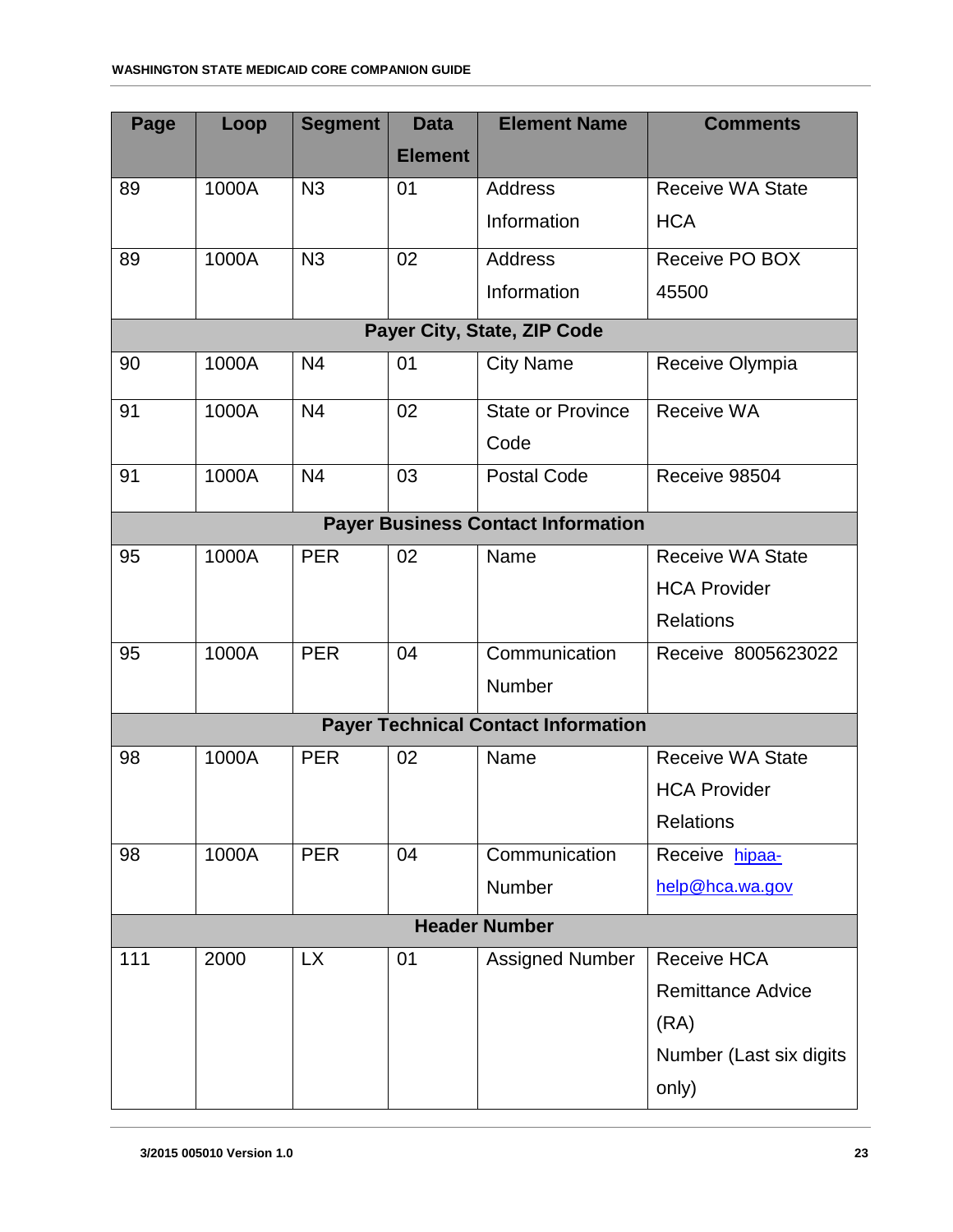<span id="page-23-0"></span>

| Page | Loop | <b>Segment</b>  | <b>Data</b>    | <b>Element Name</b>              | <b>Comments</b>            |
|------|------|-----------------|----------------|----------------------------------|----------------------------|
|      |      |                 | <b>Element</b> |                                  |                            |
|      |      |                 |                | <b>Claim Payment Information</b> |                            |
| 127  | 2100 | <b>CLP</b>      | 07             | Reference                        | Receive 18 digit HCA       |
|      |      |                 |                | Identification                   | <b>Transaction Control</b> |
|      |      |                 |                |                                  | Number (TCN)               |
|      |      |                 |                | <b>Patient Name</b>              |                            |
| 139  | 2100 | NM <sub>1</sub> | 09             | Identification                   | <b>Receive ProviderOne</b> |
|      |      |                 |                | Code                             | Client ID submitted on     |
|      |      |                 |                |                                  | claim                      |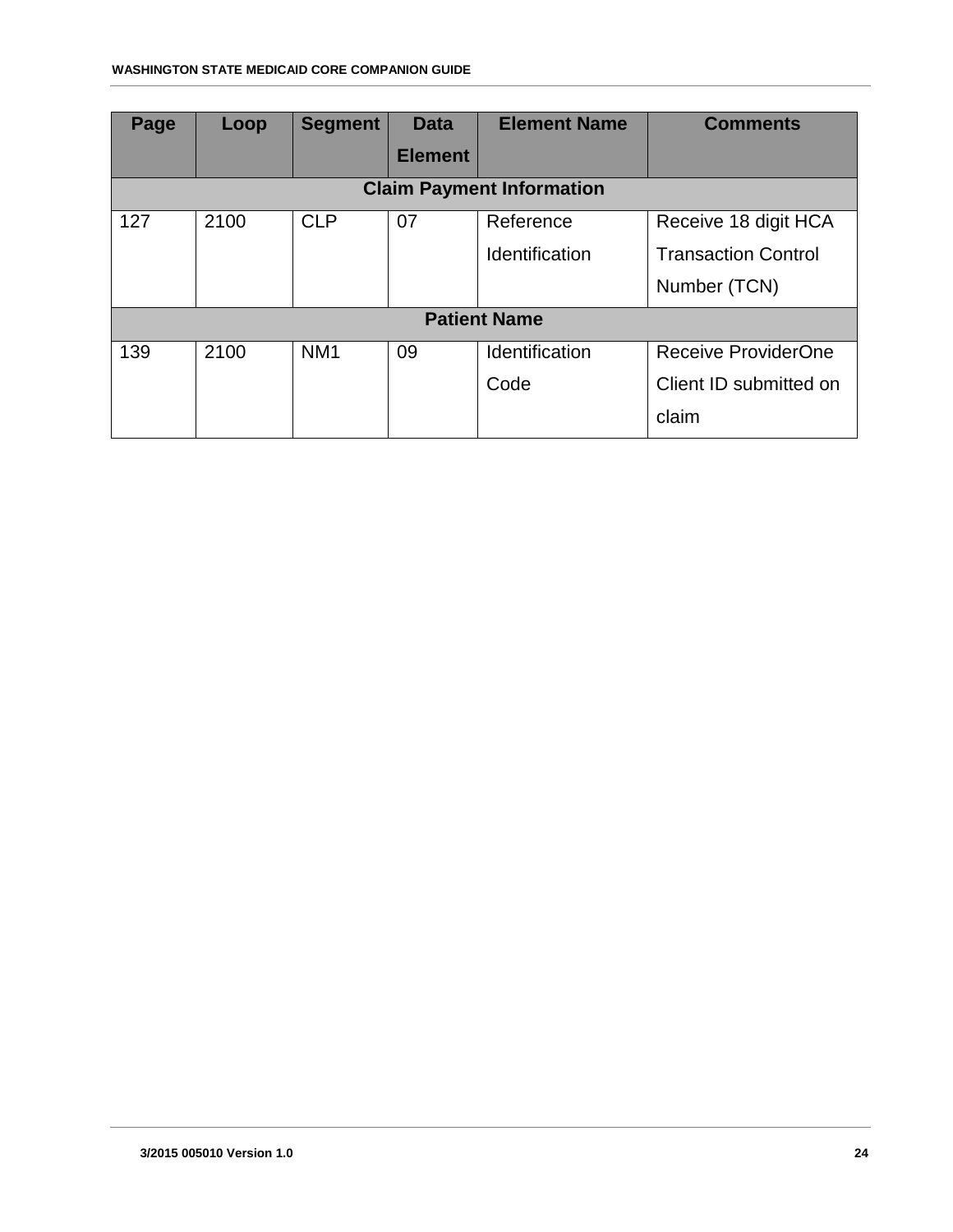# **APPENDICES**

This section contains one or more appendices.

### <span id="page-24-0"></span>**1 Implementation Checklist**

This appendix contains all necessary steps for going live.

### <span id="page-24-1"></span>**2 Business Scenarios**

### <span id="page-24-2"></span>**3 Transmission Examples**

The following is an example of a Real time request message using the HTTP MIME Multipart envelope method. The HTTP Header is shown in blue. The remainder of the request is the body of the MIME Multipart message.

### **Sample HTTP Real-Time Request:**

```
POST http://10.4.9.52:10819/erabatch-httpmultipart HTTP/1.1
Connection: close
Accept-Encoding: gzip,deflate
Content-Type: multipart/form-data; boundary="----=_Part_1_23716551.1385579913969"
MIME-Version: 1.0
Content-Length: 1707
Host: 10.4.9.52:10819
Connection: Keep-Alive
User-Agent: Apache-HttpClient/4.1.1 (java 1.5)
------=_Part_1_23716551.1385579913969
Content-Type: text/plain; charset=us-ascii
Content-Transfer-Encoding: 7bit
Content-Disposition: form-data; name="UserName"
supuser
------=_Part_1_23716551.1385579913969
Content-Type: text/plain; charset=us-ascii
Content-Transfer-Encoding: 7bit
Content-Disposition: form-data; name="Password"
HCA123$
   ---=_Part_1_23716551.1385579913969
Content-Type: text/plain; charset=us-ascii
Content-Transfer-Encoding: 7bit
Content-Disposition: form-data; name="PayloadType"
X12_835_Request_005010X221A1
 ------=_Part_1_23716551.1385579913969
Content-Type: text/plain; charset=us-ascii
Content-Transfer-Encoding: 7bit
```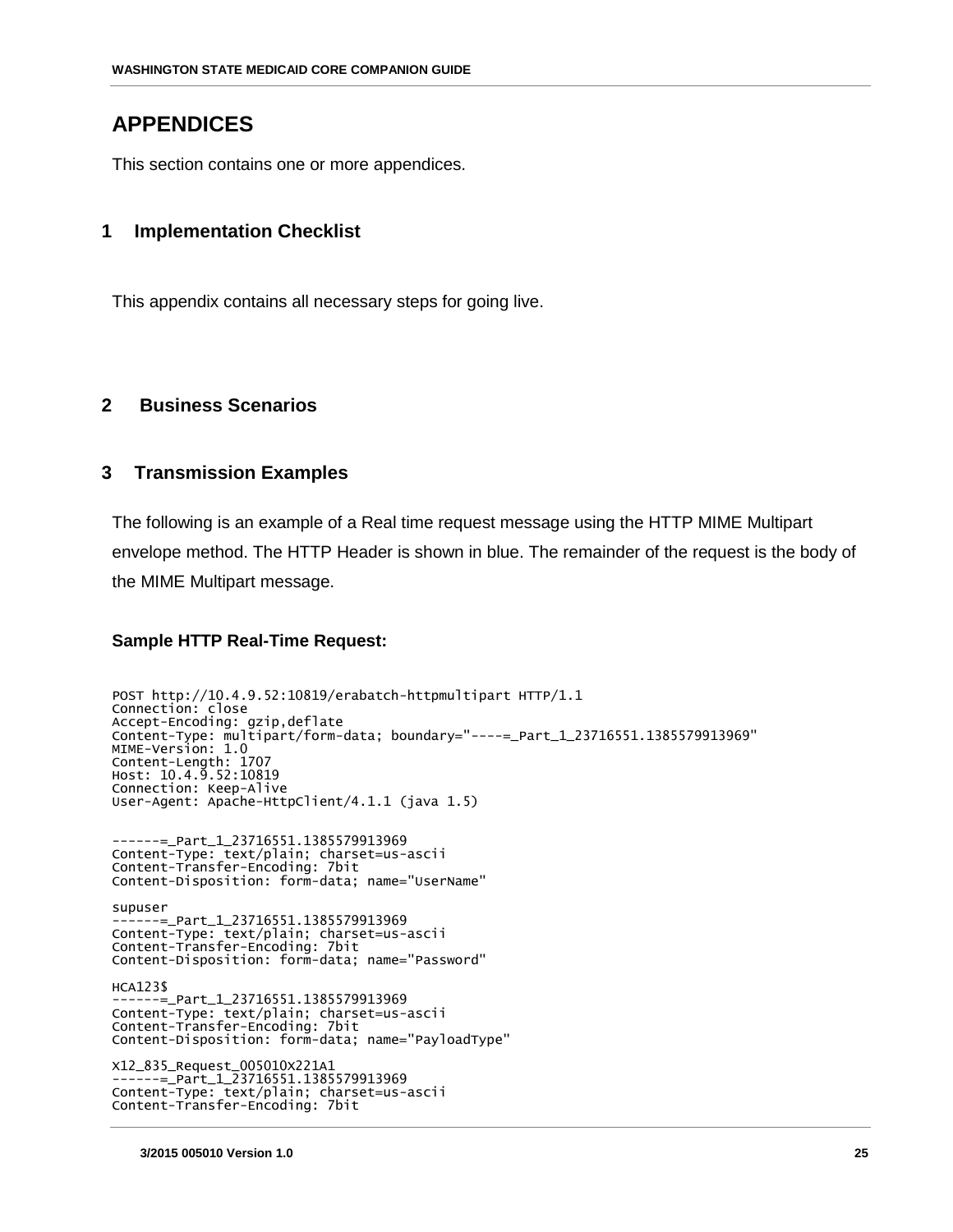Content-Disposition: form-data; name="ProcessingMode" Batch ------=\_Part\_1\_23716551.1385579913969 Content-Type: text/plain; charset=us-ascii Content-Transfer-Encoding: 7bit Content-Disposition: form-data; name="PayloadID" a10c42cf-c14b-4225-9495-62e27b3fb04a ------=\_Part\_1\_23716551.1385579913969 Content-Type: text/plain; charset=us-ascii Content-Transfer-Encoding: 7bit Content-Disposition: form-data; name="TimeStamp" 2013-11-27T14:18:33Z ------=\_Part\_1\_23716551.1385579913969 Content-Type: text/plain; charset=us-ascii Content-Transfer-Encoding: 7bit Content-Disposition: form-data; name="SenderID" 105410800 ------=\_Part\_1\_23716551.1385579913969 Content-Type: text/plain; charset=us-ascii Content-Transfer-Encoding: 7bit Content-Disposition: form-data; name="ReceiverID" 77045 ------=\_Part\_1\_23716551.1385579913969 Content-Type: text/plain; charset=us-ascii Content-Transfer-Encoding: 7bit Content-Disposition: form-data; name="CORERuleVersion" 2.2.0 ------=\_Part\_1\_23716551.1385579913969--

The following is an example of a Real time response message using the HTTP MIME Multipart envelope method. The portion of the response below that is colored in blue is the HTTP Header. The remainder of the response is the body of the MIME Multipart message.

#### **Sample HTTP Real-Time Response**

HTTP/1.1 200 OK Date: Wed, 27 Nov 2013 19:17:58 GMT Content-Type: multipart/form-data; boundary=AanL9JT9i7wmEeNfzU3yyWYOoZOFd\_tTAME Connection: close Server: Jetty(7.5.4.v20111024) --AanL9JT9i7wmEeNfzU3yyWYOoZOFd\_tTAME Content-Disposition: form-data; name="PayloadType" Content-Type: text/plain; charset=US-ASCII Content-Transfer-Encoding: 8bit X12\_835\_Response\_005010X221A1 --AanL9JT9i7wmEeNfzU3yyWYOoZOFd\_tTAME Content-Disposition: form-data; name="ProcessingMode" Content-Type: text/plain; charset=US-ASCII Content-Transfer-Encoding: 8bit Batch --AanL9JT9i7wmEeNfzU3yyWYOoZOFd\_tTAME Content-Disposition: form-data; name="PayloadID" Content-Type: text/plain; charset=US-ASCII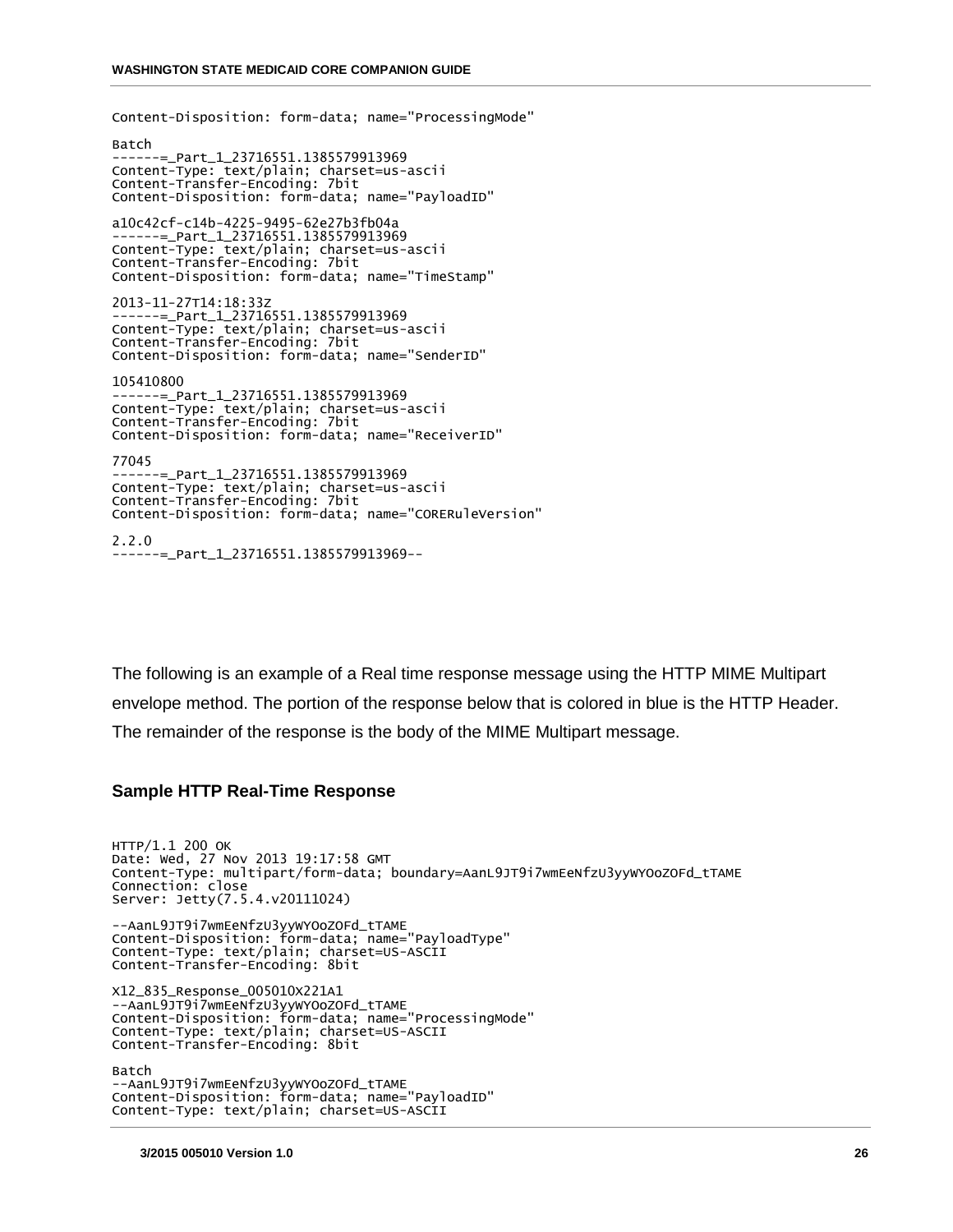Content-Transfer-Encoding: 8bit

a10c42cf-c14b-4225-9495-62e27b3fb04a --AanL9JT9i7wmEeNfzU3yyWYOoZOFd\_tTAME Content-Disposition: form-data; name="PayloadLength" Content-Type: text/plain; charset=US-ASCII Content-Transfer-Encoding: 8bit 40841 --AanL9JT9i7wmEeNfzU3yyWYOoZOFd\_tTAME Content-Disposition: form-data; name="TimeStamp" Content-Type: text/plain; charset=US-ASCII Content-Transfer-Encoding: 8bit 2013-11-27T11:18:16-08:00 --AanL9JT9i7wmEeNfzU3yyWYOoZOFd\_tTAME Content-Disposition: form-data; name="SenderID" Content-Type: text/plain; charset=US-ASCII Content-Transfer-Encoding: 8bit 77045 --AanL9JT9i7wmEeNfzU3yyWYOoZOFd\_tTAME

Content-Disposition: form-data; name="ReceiverID" Content-Type: text/plain; charset=US-ASCII Content-Transfer-Encoding: 8bit

105410800 --AanL9JT9i7wmEeNfzU3yyWYOoZOFd\_tTAME Content-Disposition: form-data; name="CORERuleVersion" Content-Type: text/plain; charset=US-ASCII Content-Transfer-Encoding: 8bit

2.2.0 --AanL9JT9i7wmEeNfzU3yyWYOoZOFd\_tTAME Content-Disposition: form-data; name="CheckSum" Content-Type: text/plain; charset=US-ASCII Content-Transfer-Encoding: 8bit

1439E508B576D6BBD2B084CF0E7F8E0A9B2C9571 --AanL9JT9i7wmEeNfzU3yyWYOoZOFd\_tTAME Content-Disposition: form-data; name="Payload" Content-Type: application/octet-stream Content-Transfer-Encoding: binary

ISA\*00\* \*00\* \*ZZ\*77045 \*ZZ\*105410800 \*131127\*1112\*^\*00501\*919673331\*0\*T\*:~GS\*HP\*77045\*105410800\*20131127\*1112\*811981800\*X\*005010X22 A1~ST\*835\*293543000~BPR\*H\*0\*C\*NON\*\*\*\*\*\*\*\*\*\*\*\*20130809~TRN\*1\*D3394844\*1916001088\*WA --Sample Response only -- SE\*17\*293605000~GE\*1\*811988000~IEA\*1\*920293331~

```
--AanL9JT9i7wmEeNfzU3yyWYOoZOFd_tTAME
Content-Disposition: form-data; name="ErrorCode"
Content-Type: text/plain; charset=US-ASCII
Content-Transfer-Encoding: 8bit
```
Success --AanL9JT9i7wmEeNfzU3yyWYOoZOFd\_tTAME Content-Disposition: form-data; name="ErrorMessage" Content-Type: text/plain; charset=US-ASCII Content-Transfer-Encoding: 8bit

```
--AanL9JT9i7wmEeNfzU3yyWYOoZOFd_tTAME--
```
#### **Sample SOAP Real-Time Request**

```
<soap:Envelope xmlns:soap="http://www.w3.org/2003/05/soap-envelope" 
xmlns:cor="http://www.caqh.org/SOAP/WSDL/CORERule2.2.0.xsd">
    <soap:Header>
```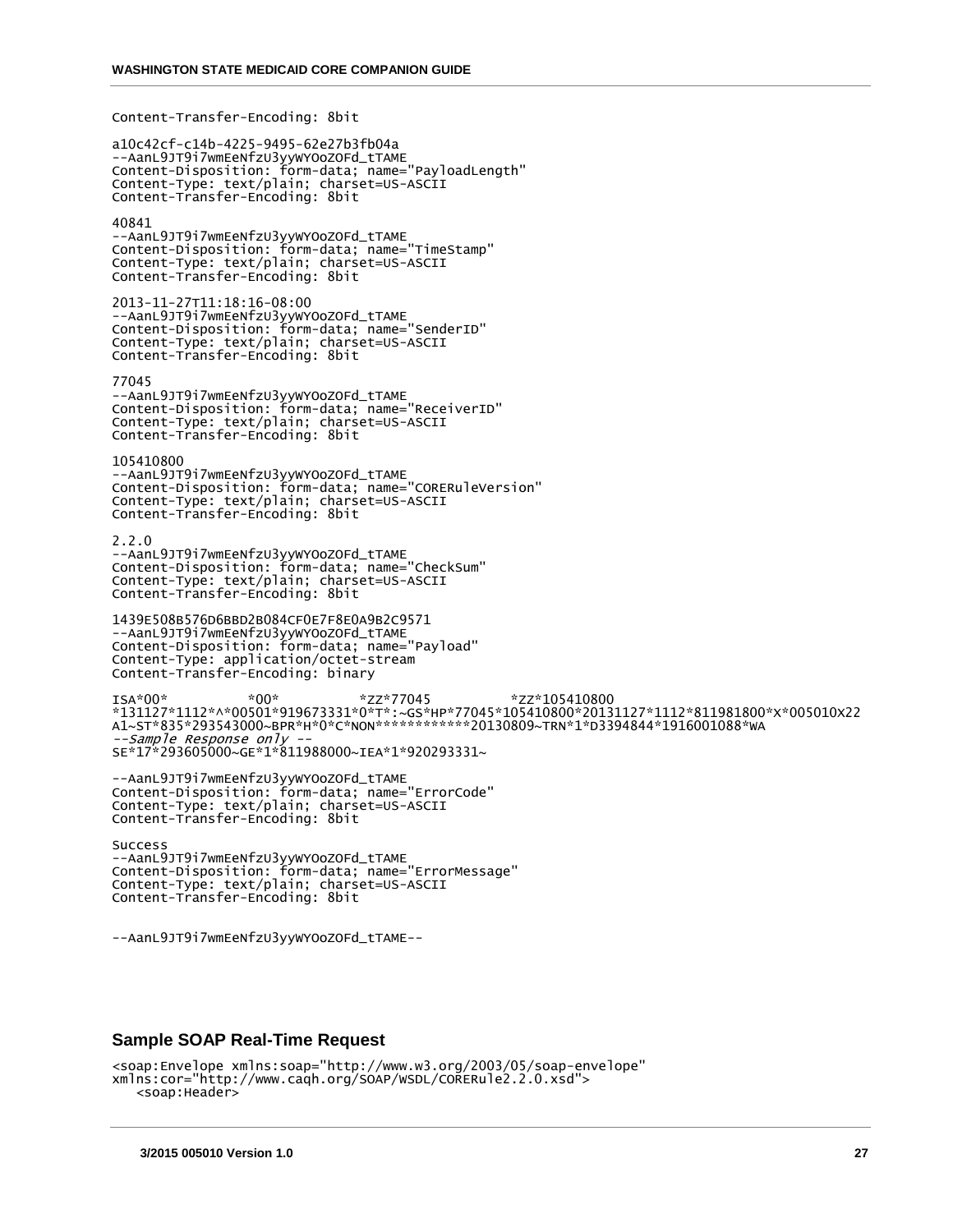```
 <wsse:Security soap:mustUnderstand="true" xmlns:wsse="http://docs.oasis-
open.org/wss/2004/01/oasis-200401-wss-wssecurity-secext-1.0.xsd">
 <wsse:UsernameToken wsu:Id="UsernameToken-18430971" xmlns:wsu="http://docs.oasis-
open.org/wss/2004/01/oasis-200401-wss-wssecurity-utility-1.0.xsd">
 <wsse:Username>supuser</wsse:Username>
 <wsse:Password Type="http://docs.oasis-open.org/wss/2004/01/oasis-200401-wss-
username-token-profile-1.0#PasswordText">HCA123$</wsse:Password>
          </wsse:UsernameToken>
       </wsse:Security>
    </soap:Header>
    <soap:Body>
       <cor:COREEnvelopeBatchResultsRetrievalRequest>
 <PayloadType>X12_835_Request_005010X221A1</PayloadType>
 <!--<PayloadType>X12_005010_Request_Batch_Results_271</PayloadType>-->
 <ProcessingMode>Batch</ProcessingMode>
 <PayloadID>0b3da023-6d89-4277-b9cc-a068c8a04faa</PayloadID>
          <TimeStamp>${=new java.text.SimpleDateFormat("yyyy-MM-dd'T'HH:mm:ss'Z'").format(new 
Date())}</TimeStamp>
          <SenderID>201698800</SenderID>
          <ReceiverID>77545</ReceiverID>
    <CORERuleVersion>2.2.0</CORERuleVersion>
   </cor:COREEnvelopeBatchResultsRetrievalRequest>
```
 **</soap:Body>**

**</soap:Envelope>**

### **Sample SOAP Real-Time Response**

```
<env:Envelope xmlns:env="http://www.w3.org/2003/05/soap-envelope">
    <env:Header/>
    <env:Body>
       <core:COREEnvelopeBatchResultsRetrievalResponse 
xmlns:core="http://www.caqh.org/SOAP/WSDL/CORERule2.2.0.xsd">
 <PayloadType>X12_835_Response_005010X221A1</PayloadType>
 <ProcessingMode>Batch</ProcessingMode>
 <PayloadID>0b3da023-6d89-4277-b9cc-a068c8a04faa</PayloadID>
         <PayloadLength>7969965</PayloadLength>
 <TimeStamp>2013-11-27T10:52:17-08:00</TimeStamp>
 <SenderID>77545</SenderID>
 <ReceiverID>201698800</ReceiverID>
 <CORERuleVersion>2.2.0</CORERuleVersion>
 <CheckSum>795A01BD726E056C342FDE6CE3FC33E55C524328</CheckSum>
         <Payload>
            <xop:Include href="cid:638dbf78-f629-4143-a9ed-8dab8b8d4970@edifecs.com" 
xmlns:xop="http://www.w3.org/2004/08/xop/include"/>
         </Payload>
         <ErrorCode>Success</ErrorCode>
         <ErrorMessage/>
       </core:COREEnvelopeBatchResultsRetrievalResponse>
    </env:Body>
</env:Envelope>
```
### <span id="page-27-0"></span>**4 Frequently Asked Questions**

Refer CAQH CORE FAQ:

<http://www.caqh.org/pdf/COREFAQsPartC.pdf>